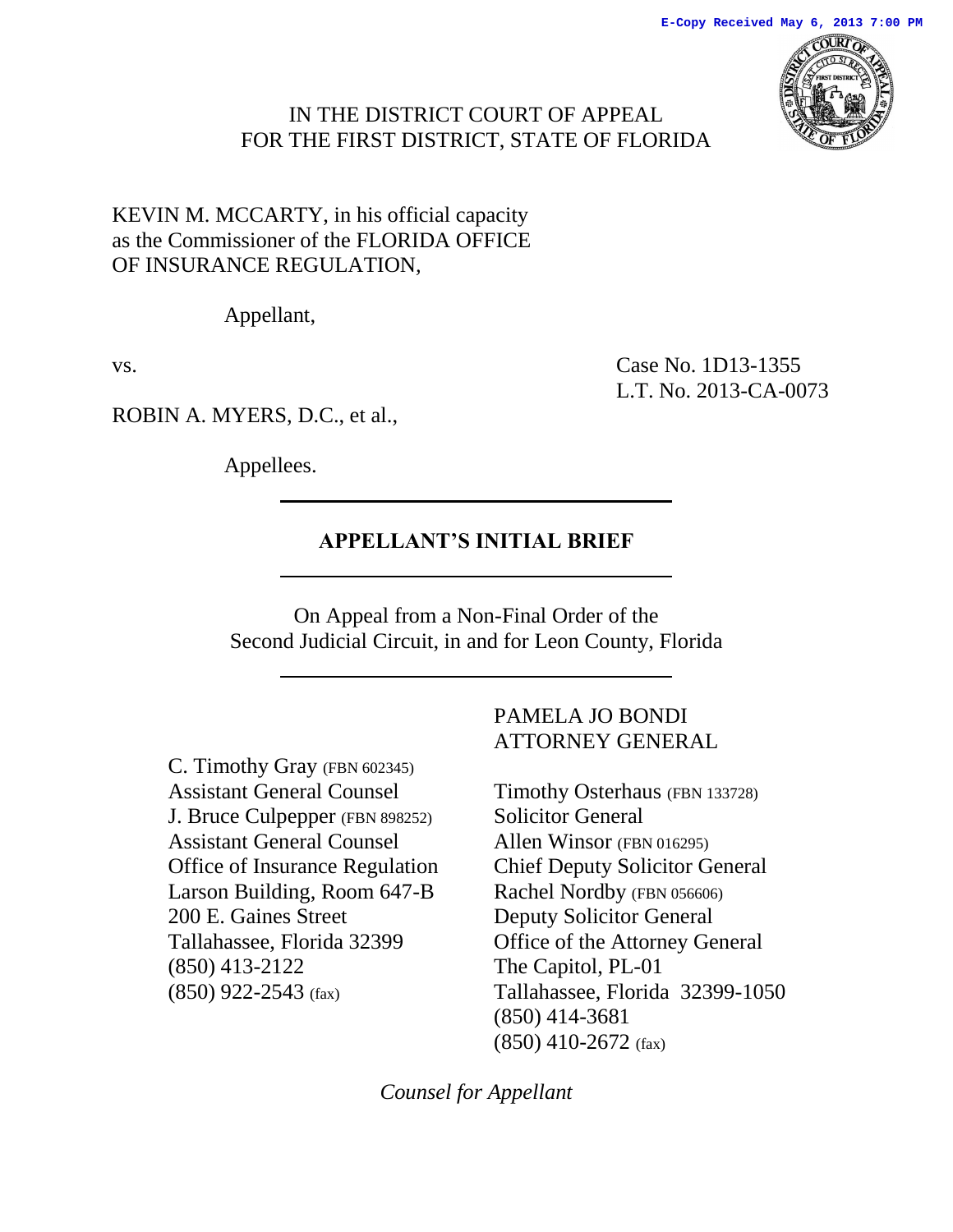# **TABLE OF CONTENTS**

| I.  |    | The Temporary Injunction Order Is Facially Defective. 10                                                                                       |
|-----|----|------------------------------------------------------------------------------------------------------------------------------------------------|
|     |    | A. The Temporary Injunction Is Invalid Because It Provides No                                                                                  |
|     | В. | The Temporary Injunction Is Invalid Because It Includes No                                                                                     |
|     | C. | The Temporary Injunction Is Invalid Because It Requires No                                                                                     |
| II. |    | This Court Should Address Appellees' Likelihood of Success On the                                                                              |
|     |    | A. The Trial Court Ignored the Strong Presumption of<br>Constitutionality Afforded All Legislative Enactments17                                |
|     | B. |                                                                                                                                                |
|     |    | C. The Amendments Do Not Violate Access To Courts23                                                                                            |
| Ш.  |    | Appellees Cannot Demonstrate Irreparable Harm, That the Injunction<br>Would Address Their Purported Harm, Or That the Equities Weigh In<br>.25 |
|     |    |                                                                                                                                                |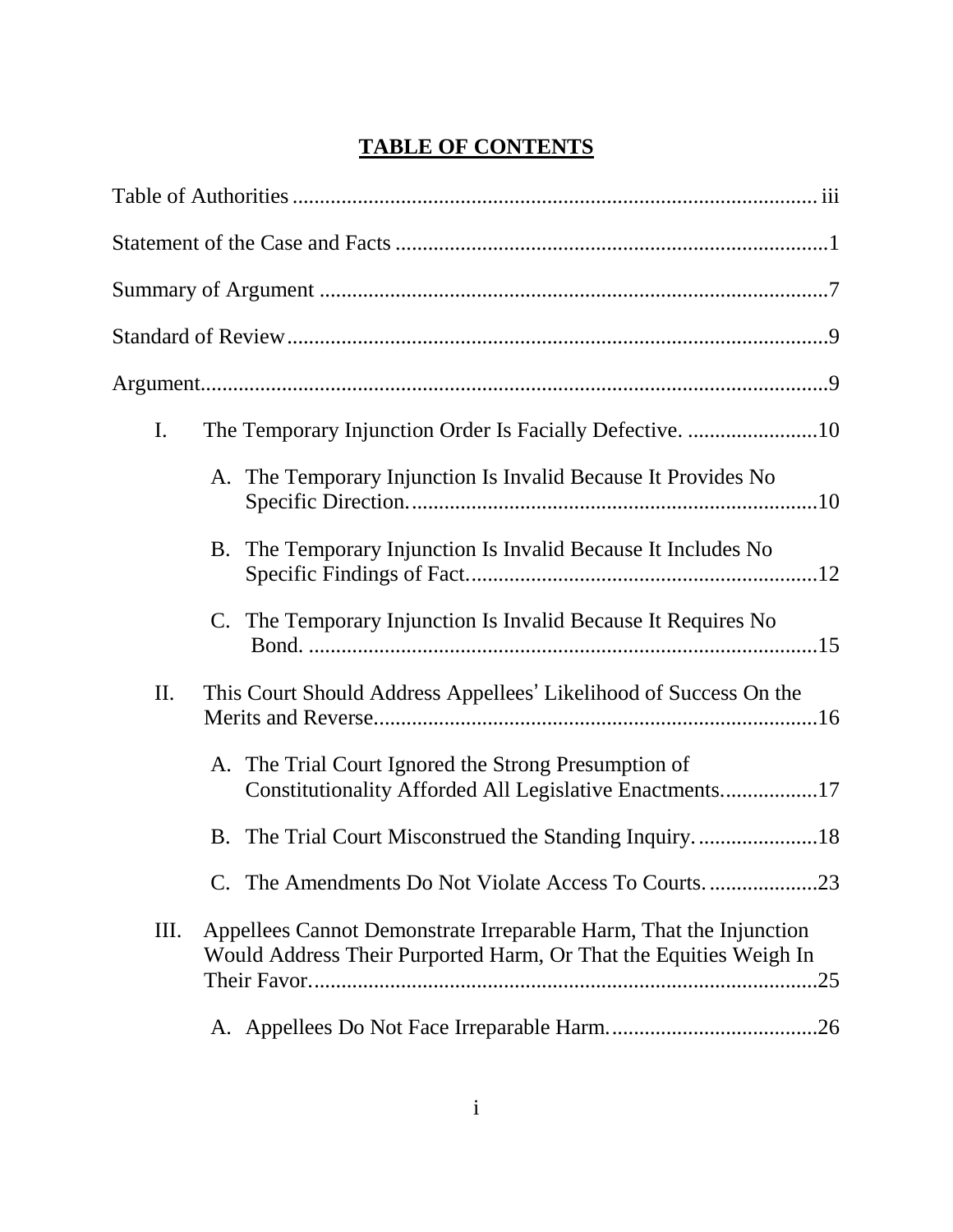| B. Even If There Were Irreparable Harm, the Injunction Would Not |  |
|------------------------------------------------------------------|--|
| C. The Balance of Equities Does Not Favor Appellees29            |  |
|                                                                  |  |
|                                                                  |  |
|                                                                  |  |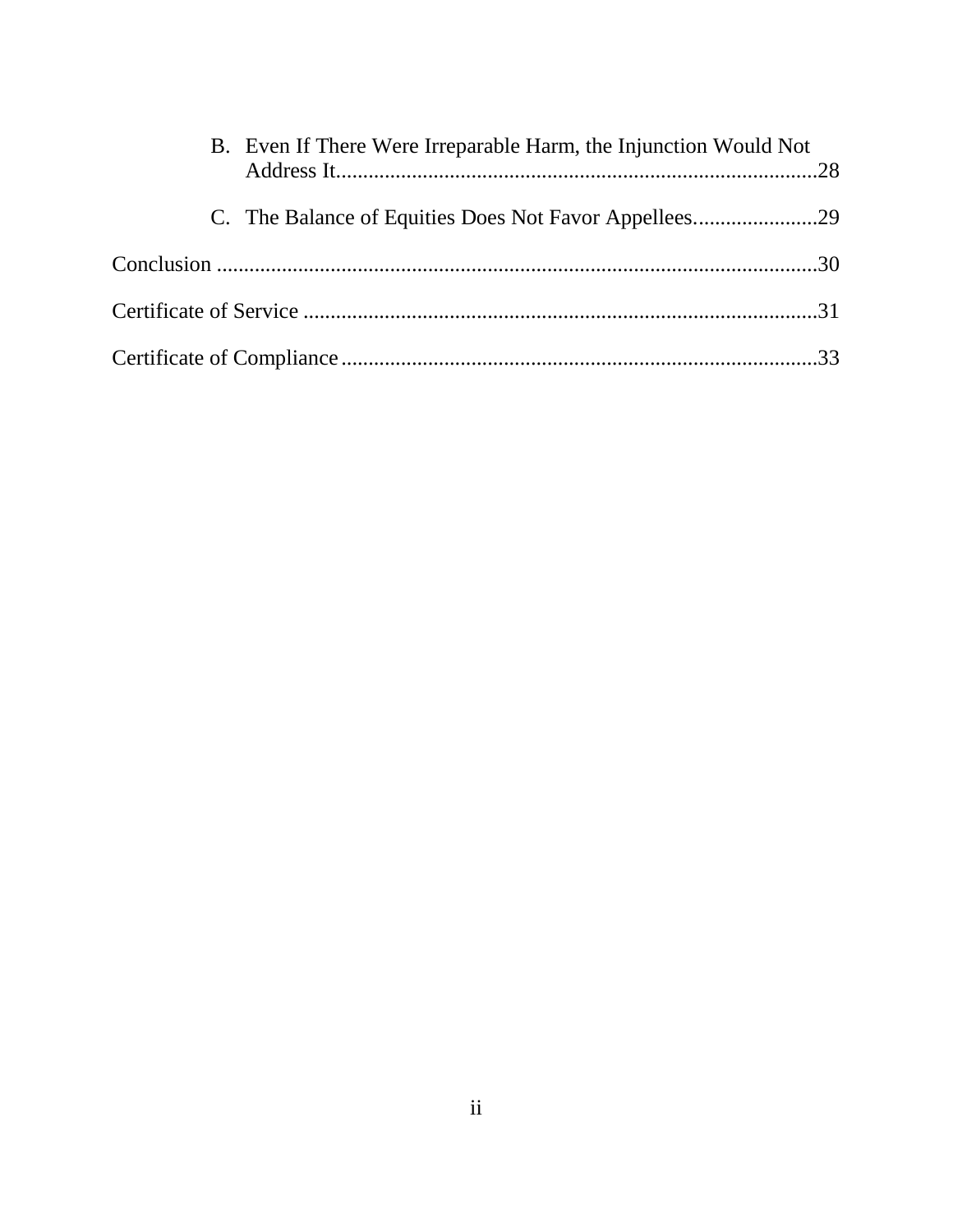# **TABLE OF AUTHORITIES**

# <span id="page-3-0"></span>**Cases**

| Alachua Cnty. v. Scharps,                           |
|-----------------------------------------------------|
| Allstate Ins. Co. v. Holy Cross Hosp., Inc.,        |
| Atwater v. City of Weston,                          |
| Bailey v. Christo,                                  |
| Baptist Hosp., Inc. v. Baker,                       |
| Chapman v. Dillon,                                  |
| City of Jacksonville v. Naegele Outdoor Adver. Co., |
| Dep't of Admin. v. Horne,                           |
| F. V. Inves., N. V. v. Sicma Corp.,                 |
| Fla. High Sch. Activities Ass'n v. Mander,          |
| Flores v. Allstate Ins. Co.,<br>.2                  |
| Genchi v. Lower Fla. Keys Hosp. Dist.,              |
| Hadi v. Liberty Behavioral Health Corp.,            |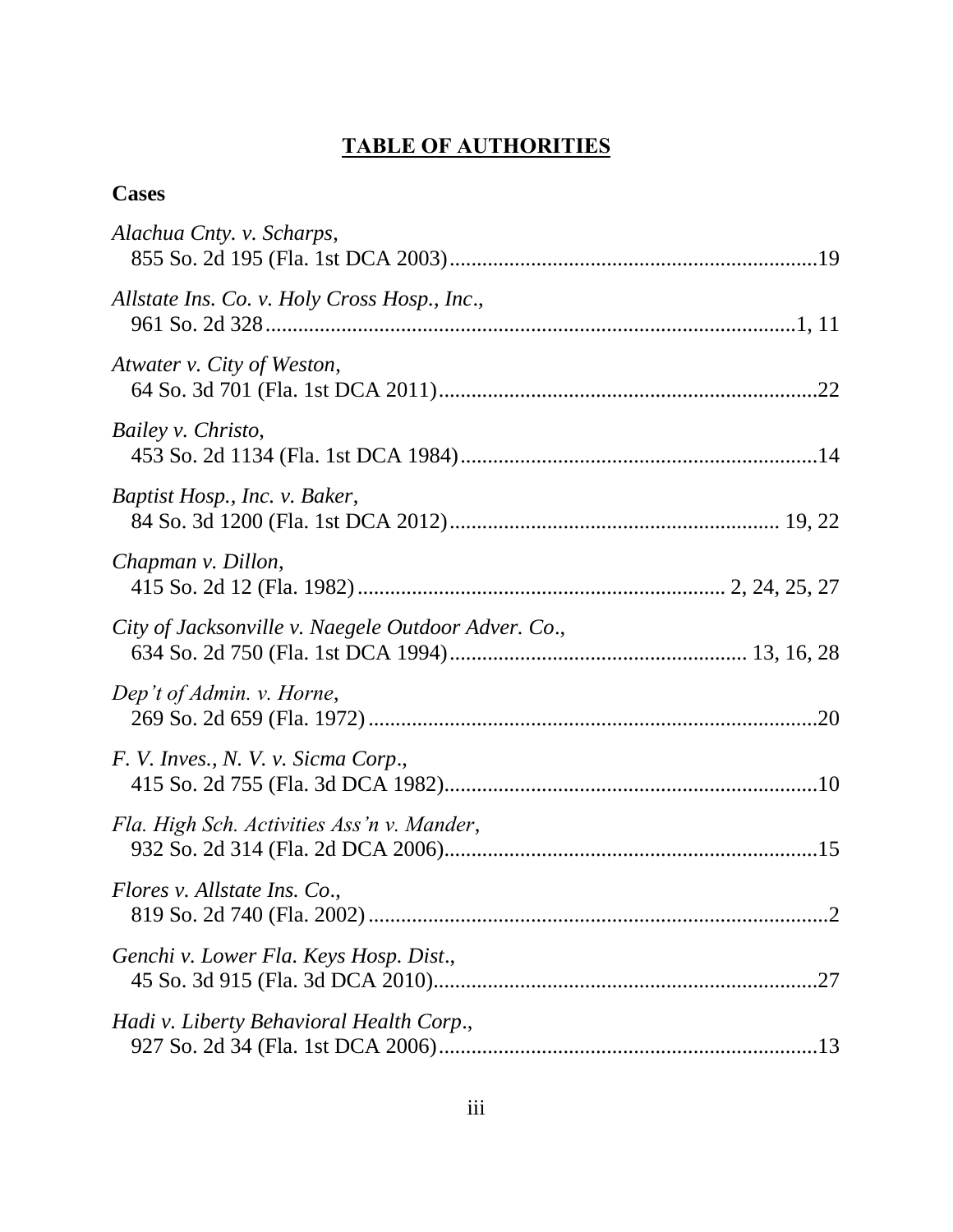| Hillsborough Inv. Co. v. Wilcox,                                             |  |
|------------------------------------------------------------------------------|--|
| In re Apportionment, Senate Joint Resolution No. 1305, 1972 Regular Session, |  |
| In re Forfeiture of Cessna 401 Aircraft, N8428F,                             |  |
| Kluger v. White,                                                             |  |
| Lasky v. State Farm Ins. Co.,                                                |  |
| Merrett v. Nagel,                                                            |  |
| Mooneyham v. McCarty,                                                        |  |
| Myers v. McCarty,                                                            |  |
| Nationwide Mut. Fire Ins. Co. v. Pinnacle Med., Inc.,                        |  |
| Pinder v. Pinder,                                                            |  |
| Pizio v. Babcock,                                                            |  |
| Pringle v. Dykes,                                                            |  |
| Sancho v. Smith,                                                             |  |
| Savage v. Bd. of Pub. Instruction,                                           |  |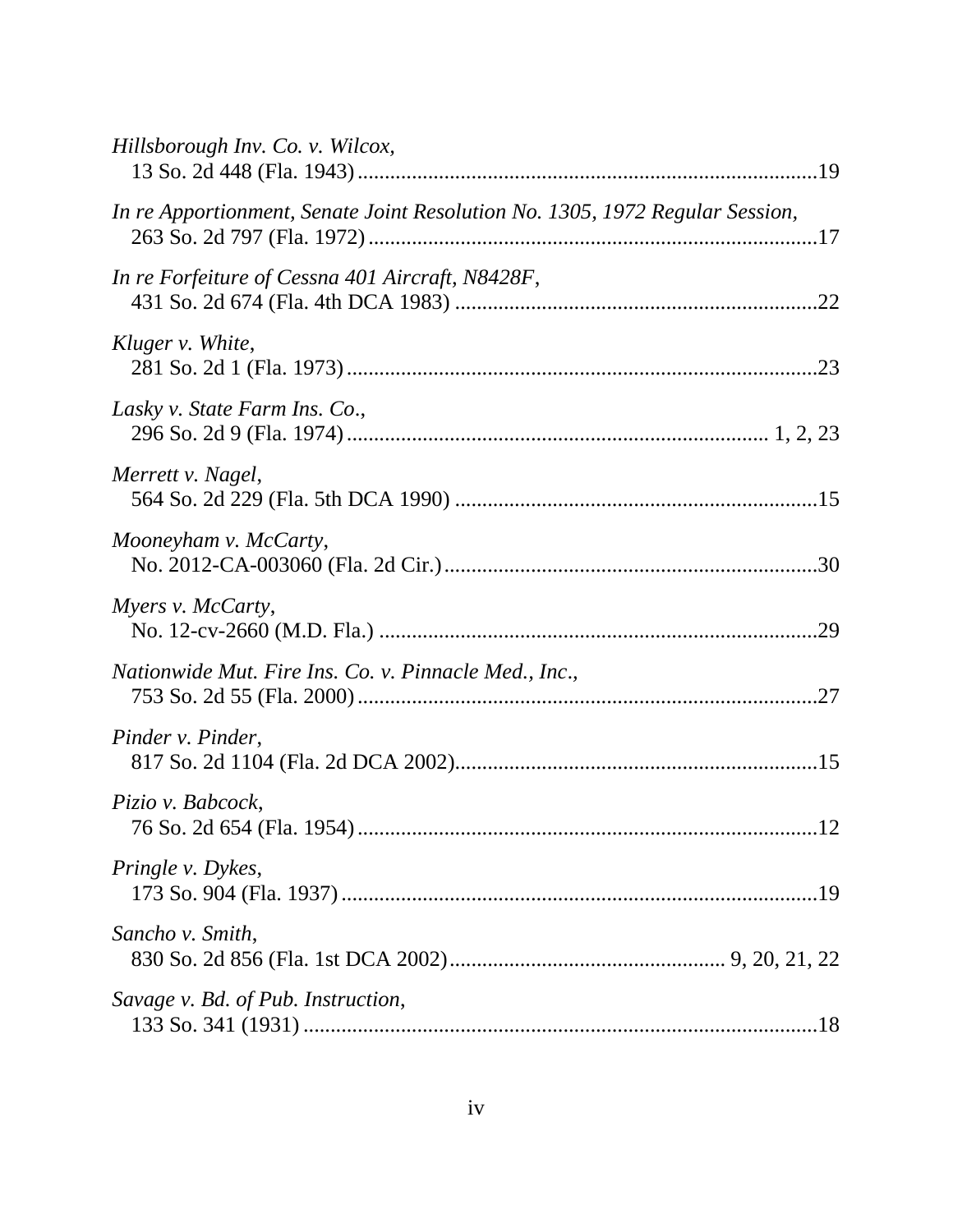| Scott v. Williams,                                    |  |
|-------------------------------------------------------|--|
| Shands Teaching Hosp. & Clinics, Inc. v. Smith,       |  |
| Sheoah Highlands, Inc. v. Daugherty,                  |  |
| State Farm Mut. Auto. Ins. Co. v. Nichols,            |  |
| Thompson v. Allstate Ins. Co.,                        |  |
| U.S. Steel Corp. v. Save Sand Key, Inc.,              |  |
| United Auto. Ins. Co. v. Rodriguez,                   |  |
| Verdecia v. Am. Risk Assurance Co.,                   |  |
| Warren v. State Farm Mut. Auto. Ins. Co.,             |  |
| Waste Pro of Fla., Inc. v. Emerald Waste Servs., LLC, |  |
| Weiss v. Johansen,                                    |  |
| Westport Recovery Corp. v. Midas,                     |  |
| Yardley v. Albu,                                      |  |
| <b>Statutes</b>                                       |  |
|                                                       |  |
|                                                       |  |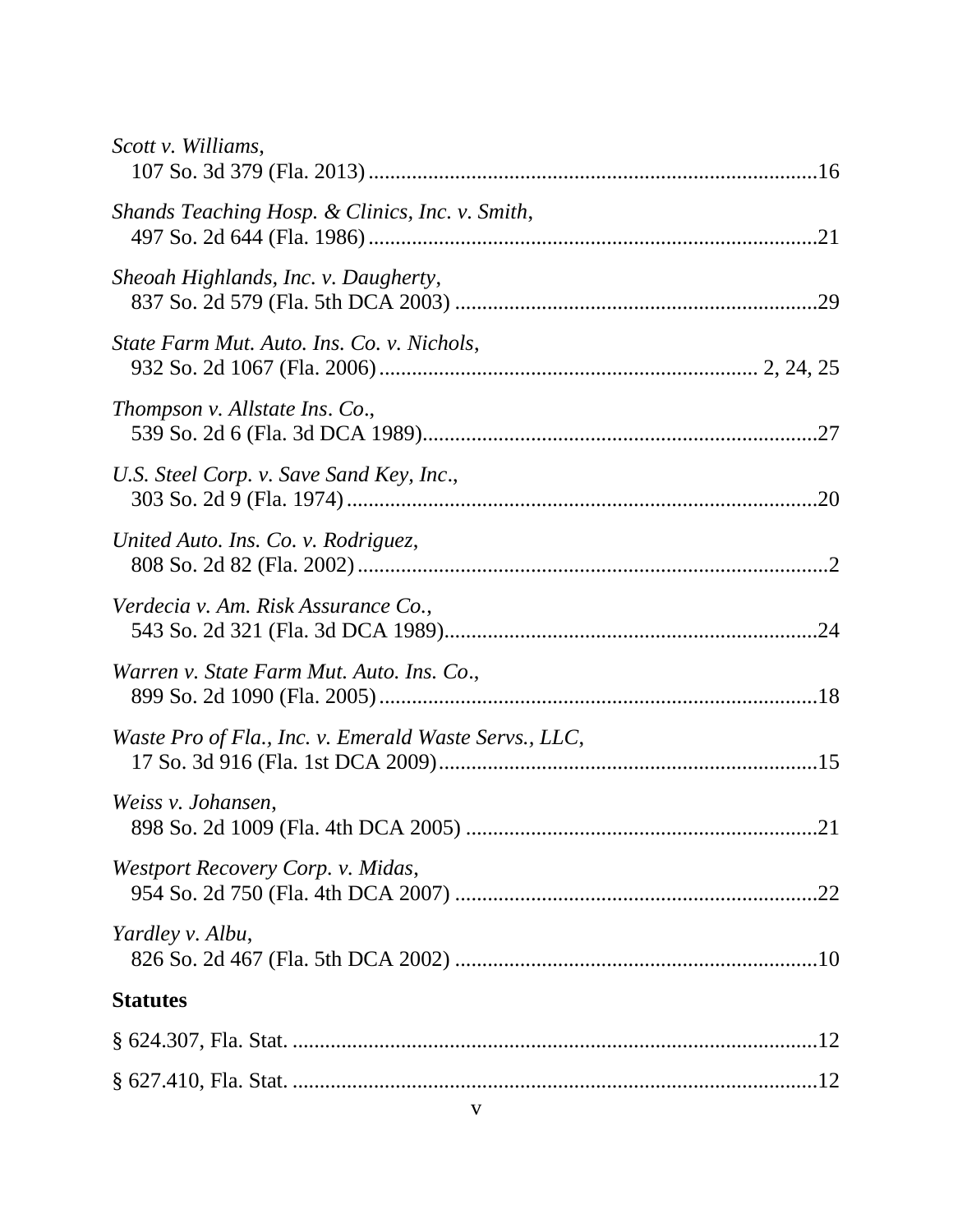## **Other Authorities**

| Office of the Ins. Consumer Advocate, Report on Fla. Motor Vehicle No-fault |  |
|-----------------------------------------------------------------------------|--|
|                                                                             |  |

## **Rules**

| <b>Laws of Florida</b> |  |
|------------------------|--|
|                        |  |
|                        |  |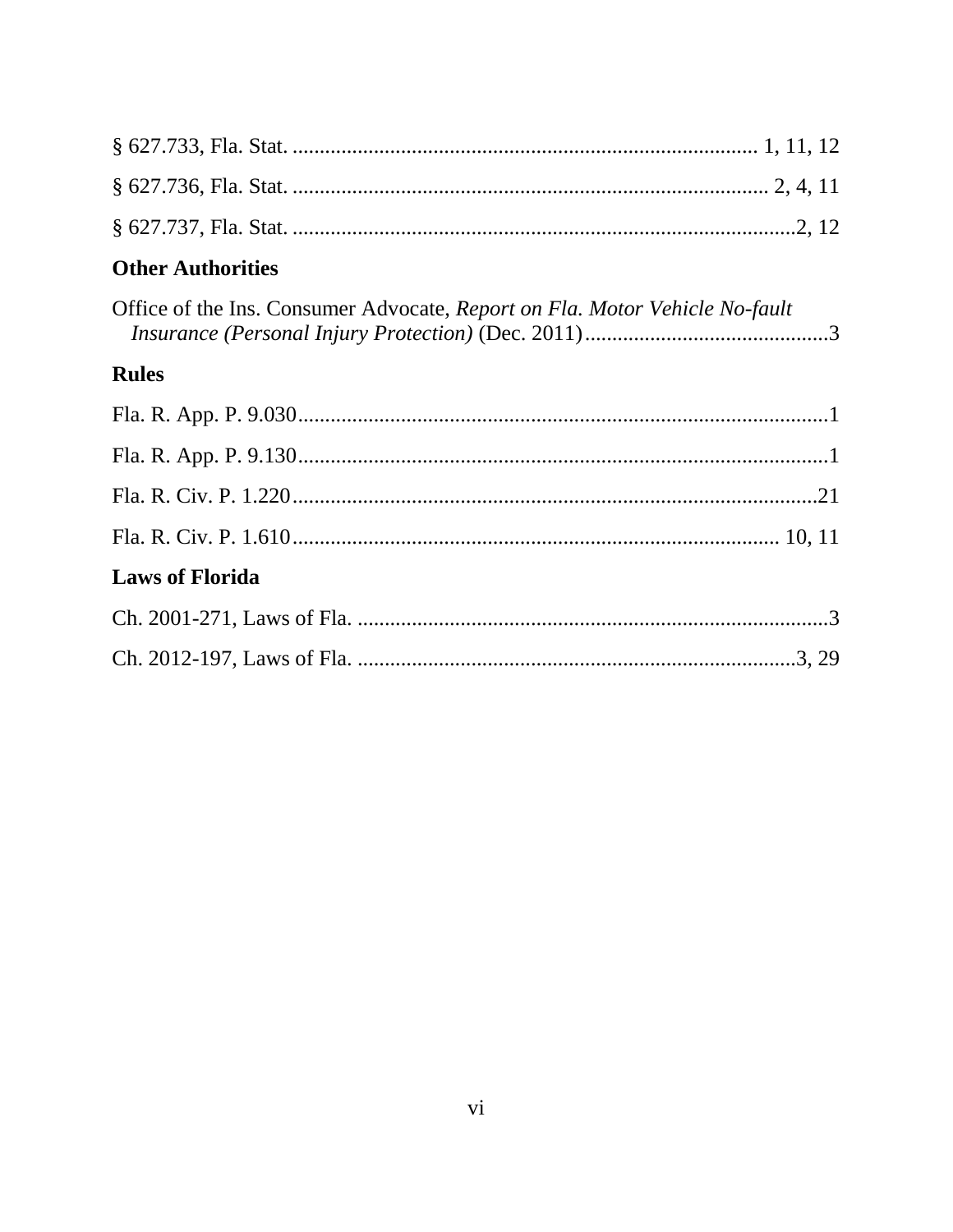#### **STATEMENT OF THE CASE AND FACTS**

<span id="page-7-0"></span>This is an appeal from a non-final order granting a temporary injunction. A. 1. 1 This Court has jurisdiction. *See* Fla. R. App. P. 9.030(b)(1)(B); 9.130(a)(3)(B).

#### *Background on the No-Fault Law and the Challenged Amendments*

This case presents a challenge to the Florida Motor Vehicle No-Fault Law. First enacted in 1971, "[t]he No-Fault Law is a comprehensive statutory scheme, the purpose of which is to provide for medical, surgical, funeral, and disability insurance benefits without regard to fault, and to require motor vehicle insurance securing such benefits."<sup>2</sup> Allstate Ins. Co. v. Holy Cross Hosp., Inc., 961 So. 2d 328, 331-32 (Fla. 2007) (internal marks omitted). The law's objectives included "a lessening of the congestion of the court system, a reduction in concomitant delays in court calendars, a reduction of automobile insurance premiums and an assurance that persons injured in vehicular accidents would receive *some* economic aid." *Lasky v. State Farm Ins. Co*., 296 So. 2d 9, 16 (Fla. 1974) (emphasis added). The purpose was never to provide full, no-fault compensation for all injuries. Instead,

<sup>&</sup>lt;sup>1</sup> This brief will refer to the Appendix as "A. [tab] at [page or paragraph]."

<sup>2</sup> Although many cases refer to an *insurance* requirement, motorists technically have a choice between purchasing insurance or providing some other equivalent security or self-insuring. *See* § 627.733(3), Fla. Stat. (2012). That distinction is not pertinent here.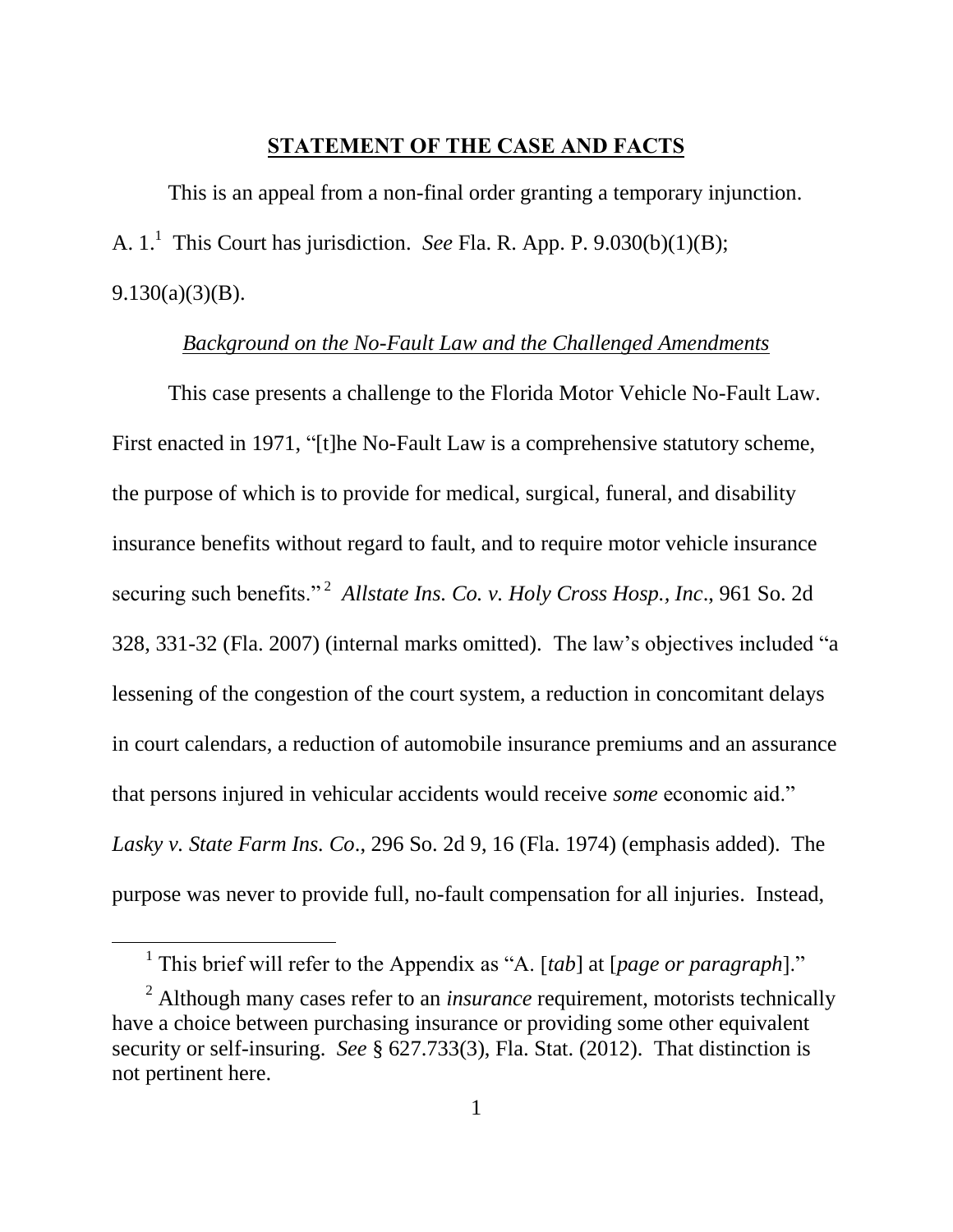the Legislature intended "to provide a minimum level of insurance benefits" even to those at fault for their own injury. *United Auto. Ins. Co. v. Rodriguez*, 808 So. 2d 82, 85 (Fla. 2002).

The "Personal Injury Protection" component, also known as PIP, "is an integral part of the no-fault statutory scheme," requiring automobile insurance policies to provide certain PIP benefits. *Flores v. Allstate Ins. Co*., 819 So. 2d 740, 744 (Fla. 2002); *see also* § 627.736(1), Fla. Stat. (2012). Those who carry the required insurance are afforded tort immunity to the extent of PIP benefits and, in some circumstances, to the extent of noneconomic damages. *See Lasky*, 296 So. 2d at 13-14; *see also* § 627.737, Fla. Stat. (2012). Thus, while the No-Fault law limits the traditional tort remedies in some instances, it "made PIP insurance compulsory and allowed recovery regardless of fault." *State Farm Mut. Auto. Ins. Co. v. Nichols*, 932 So. 2d 1067, 1077 (Fla. 2006). Because of this tradeoff, the Supreme Court has repeatedly upheld the No-Fault Law against access-to-courts challenges, concluding that the PIP system provides a reasonable alternative to traditional tort actions. *See Lasky*, 296 So. 2d at 13-14; *Chapman v. Dillon*, 415 So. 2d 12, 17 (Fla. 1982); *State Farm*, 932 So. 2d at 1077.

Over the years, the Legislature has amended the No-Fault law to protect its original intent and to respond to various problems, including fraud. In 2001, for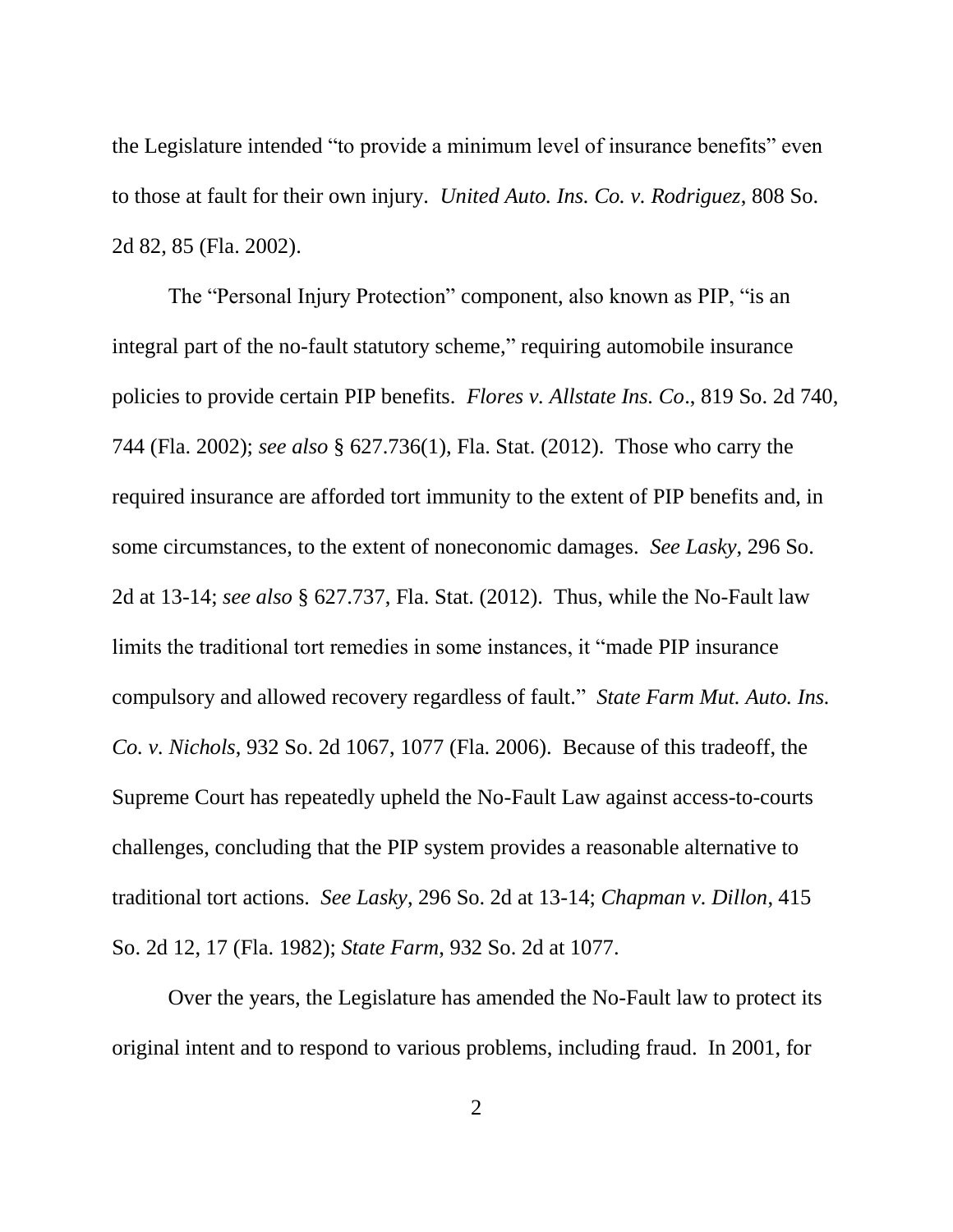example, the Legislature adopted a fee schedule for certain reimbursement, finding that the Law's "intent has been frustrated at significant cost and harm to consumers by, among other things, fraud, medically inappropriate over-utilization of treatments and diagnostic services, [and] inflated charges." Ch. 2001-271, § 1, Laws of Fla. In doing so, the Legislature adopted the findings of a statewide grand jury report, which found rampant fraud throughout the system. *Id.* In 2012, again faced with reports of escalating fraud and abuse among those seeking PIP benefits,<sup>3</sup> the Legislature further amended PIP (the "Amendments"). Among other things, the Amendments added requirements for written crash reports, specified certain actions that constitute fraud, and generally required clinics seeking PIP payments to be licensed. Ch. 2012-197, §§ 1, 2, 4, 10, Laws of Fla.

At issue in this appeal are changes to Section 627.736(1), which details the insurance coverage necessary to satisfy PIP's security requirements. Ch. 2012- 197, § 10, Laws of Fla. Under the new law, a PIP policy must provide medical benefits up to \$10,000 for emergency medical conditions (as defined in Section 627.732(16)), and \$2,500 for nonemergency medical conditions. *Id.* In addition, a new provision specifies that "a licensed massage therapist or licensed

<sup>3</sup> *See, e.g.,* Office of the Ins. Consumer Advocate, *Report on Fla. Motor Vehicle No-fault Insurance (Personal Injury Protection)* 4 (Dec. 2011), *available at* http://tinyurl.com/ccoz76g.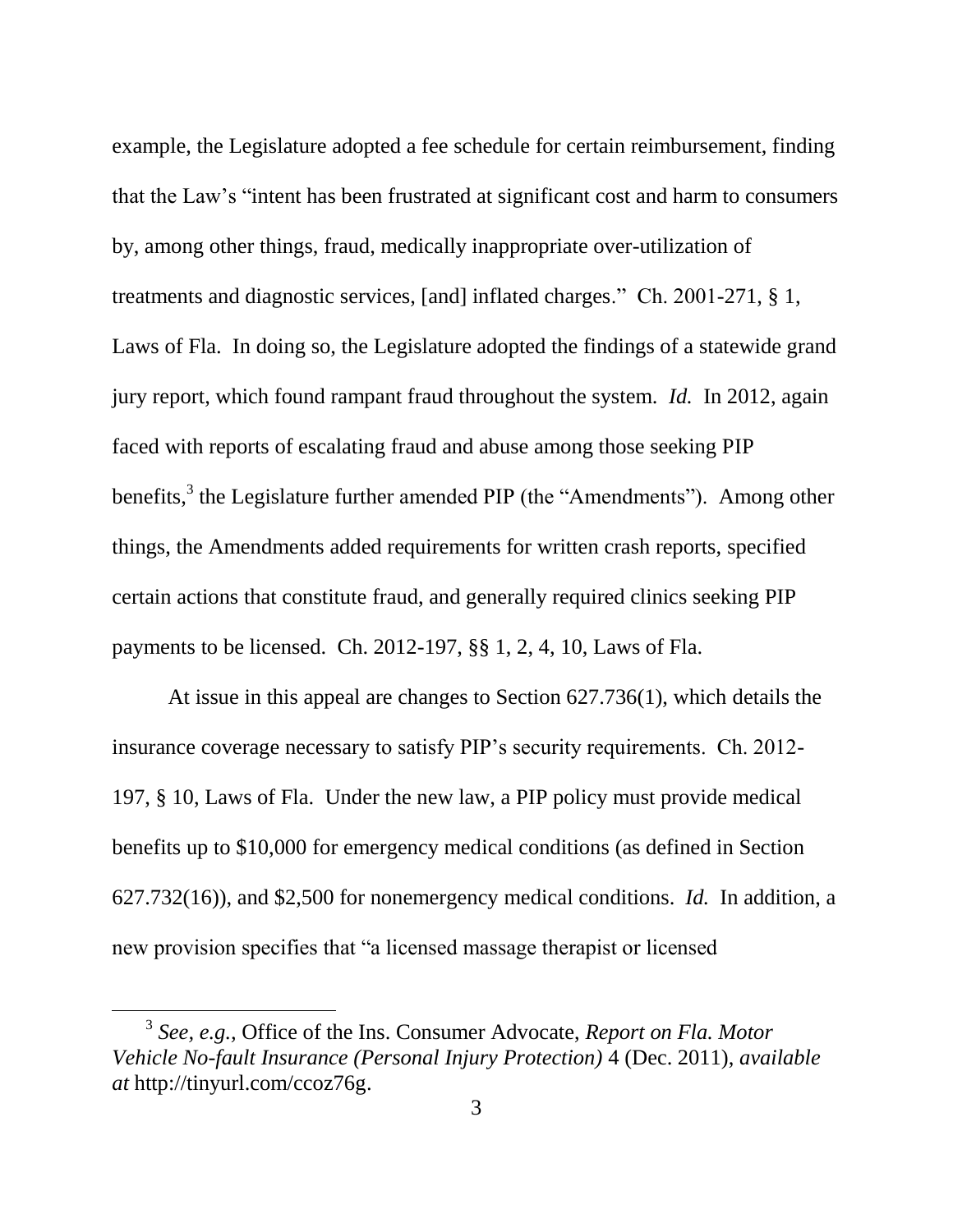acupuncturist may not be reimbursed for medical benefits under this section."  $\S$  627.736(1)(a)(5), Fla. Stat. (2012). The limits for disability claims were unchanged.

### *Appellees' Claims and Course of Proceedings Below*

On January 8, 2013, after the Amendments took effect, Appellees initiated the action below. A.  $2^4$  The Plaintiffs were an acupuncturist, a chiropractor, and two massage therapists. *Id*. ¶¶ 23-26. Also listed as Plaintiffs were "John Doe," purportedly representing "all similarly situated citizens of Florida that are actively licensed healthcare providers" who provide services to injured motorists, and "Jane Doe," purportedly representing "all those citizens of Florida that are, were, or will be injured" in a car accident. *Id.* ¶¶ 27-28. The lone Defendant was Kevin M. McCarty, in his official capacity as Commissioner of the Florida Office of Insurance Regulation (the "Office"). *Id.* ¶ 33.

In their seven-count complaint, Appellees alleged assorted constitutional violations: They claimed the Amendments violated the single-subject rule; due process; separation of powers; equal protection; the right to be rewarded for industry; the right to work regardless of union membership; impairment of

 $4$  As explained in Section III(C), below, this is the third lawsuit Appellees or their counsel have filed challenging the new law. The first case, filed in state court, was voluntarily dismissed. The second case, filed in federal court, was involuntarily dismissed. The third case led to this appeal.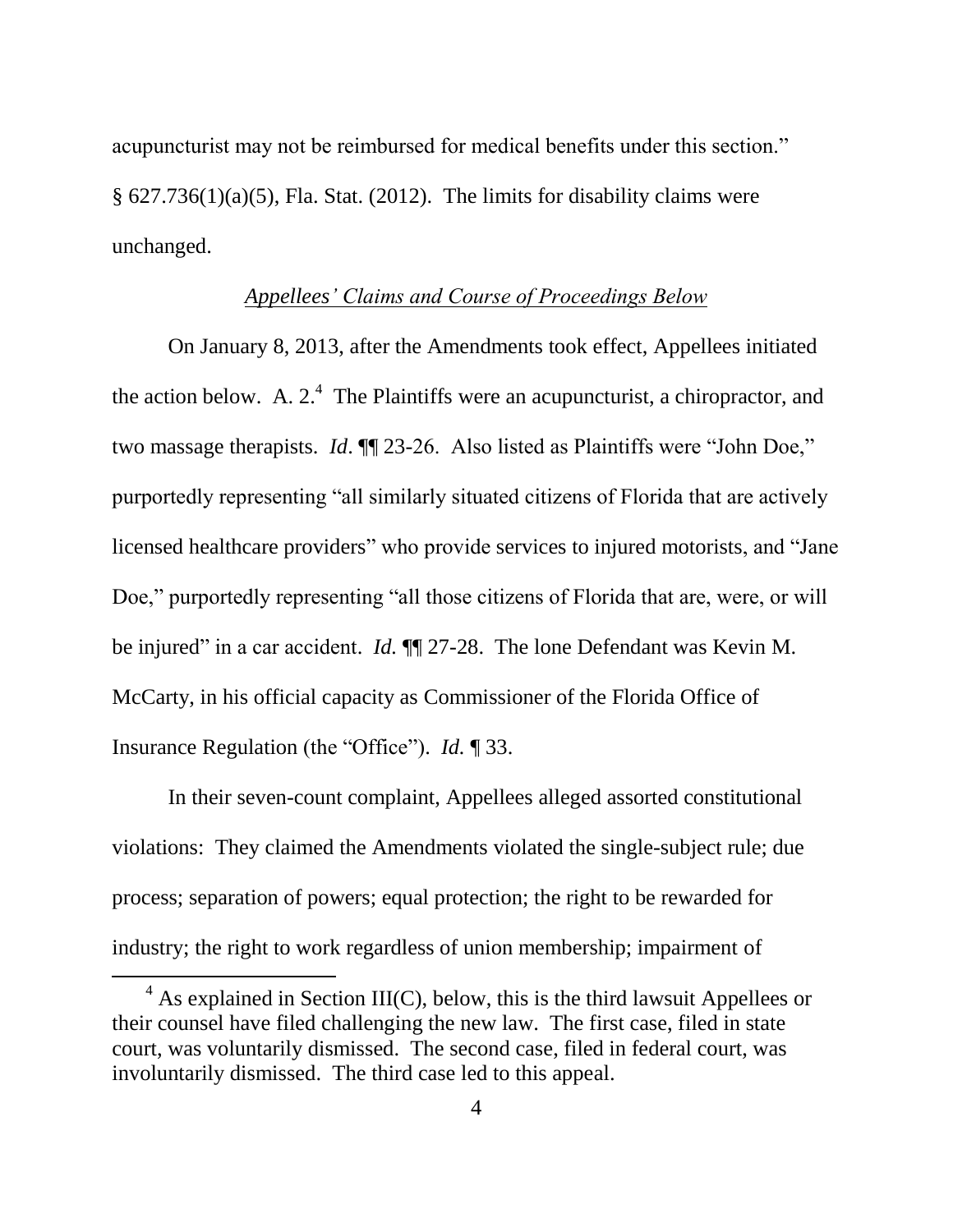contracts; and the right of access to courts. *Id.* at 24-30. Shortly after initiating the action, Appellees filed a Motion for Temporary Injunction (the "Motion"), in which they asked for "a Temporary Injunction enjoining Defendant[] from enforcing the provisions of the 2012 PIP Act." A. 3 at 22. Appellees argued that without a temporary injunction they—as providers of massage, acupuncture, and chiropractic services—would be irreparably harmed by losing PIP-related business. *Id.* at 6-8. They presented one witness at the hearing, an acupuncturist, who testified that he was already out of business because of the Amendments. A. 4 at 63.

In response to the Motion, the Office argued that Appellees were not likely to succeed on the merits because the Amendments were constitutional. A. 5 at 5- 18. The Office also argued that Appellees lacked standing to challenge the law. *Id.* at 3-6. And the Office argued that Appellees could not demonstrate irreparable harm because, among other things, they remained free to provide and seek compensation for their services. *Id.* at 19.

After a hearing, the trial court found portions of the Amendments inconsistent with the right of access to courts, and it granted the Motion "as to those sections of the law which require a finding of emergency medical condition as a prerequisite for payment of PIP benefits or that prohibit payment of benefits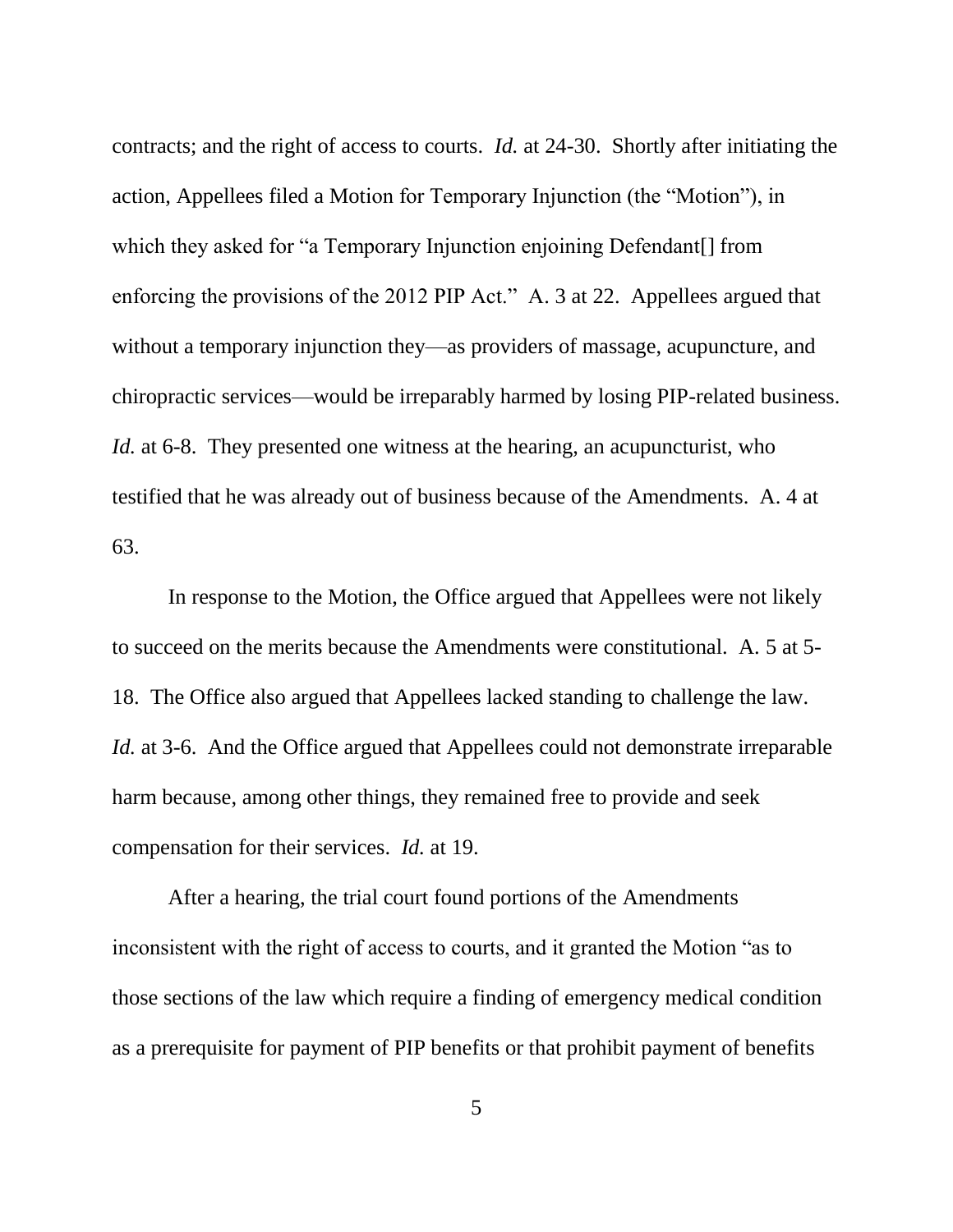for services provided by acupuncturists, chiropractors and massage therapists." A. 1 at 6-7 (the "Order"). The Order was based solely on the access-to-courts claim; the court rejected Appellees' other constitutional claims. *Id.* at 2.

Although it granted the Motion in part, the Order included no specific direction regarding the enjoined conduct. It did not specify what the Office must do or not do. Nor did it make specific findings of fact. Nor did it require any bond. Nor did it suggest what impact (if any) it was to have on existing insurance policies providing coverage based on the enjoined law. The Office appealed.

With this appeal pending, the trial court granted Appellees' motion to vacate the automatic stay, explaining that its purpose in granting an injunction was not to protect Appellees from irreparable harm. A. 6 at 1-2. Instead, the court said, "the legal issue here, *and the focus of my injunction*, is the constitutional right of citizens to seek redress in the courts if they are wrongfully injured. The medical providers are means to that end." *Id.* at 1 (emphasis added).

The Office moved this Court to reinstate the automatic stay, and that motion remains pending.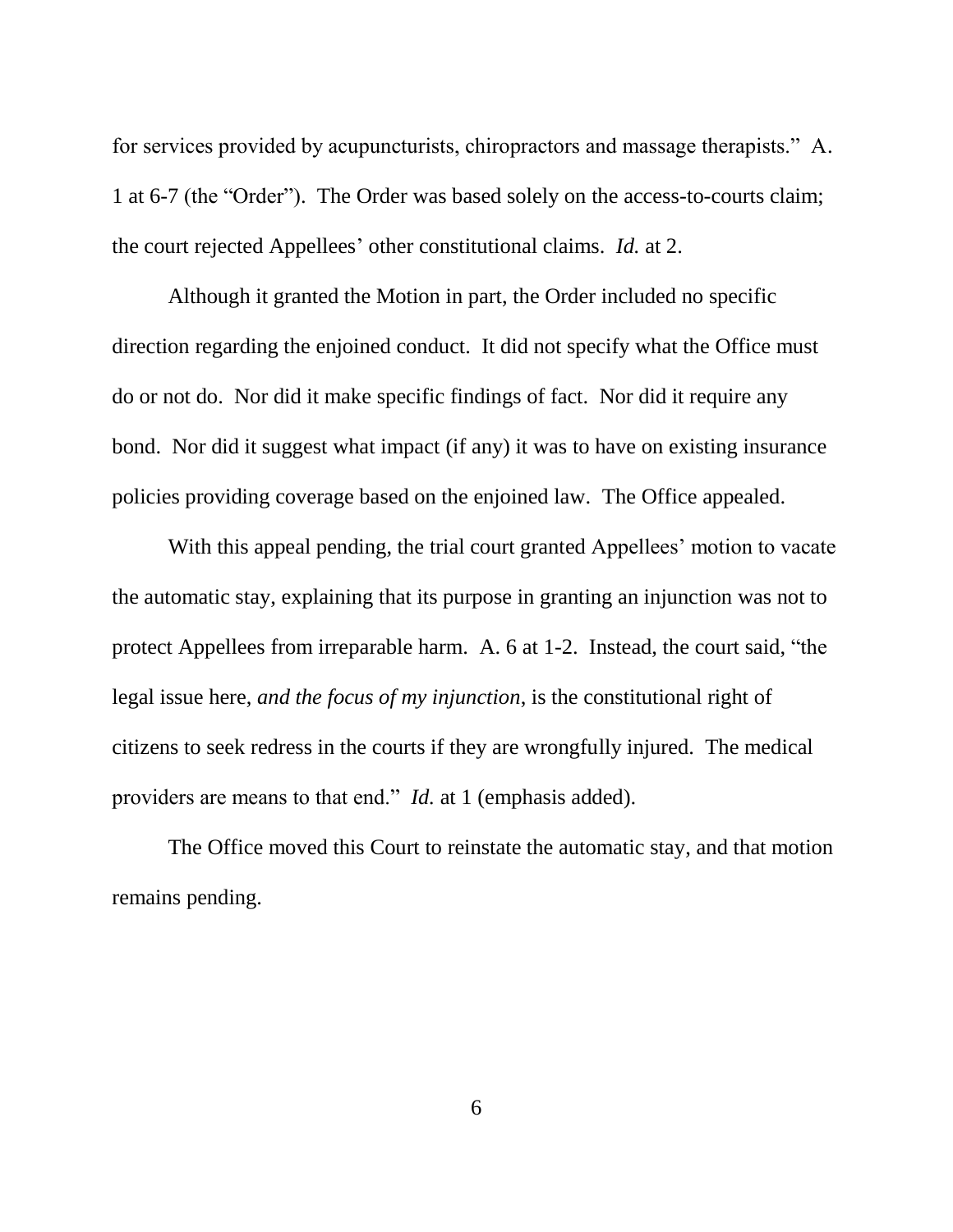#### **SUMMARY OF ARGUMENT**

<span id="page-13-0"></span>The order on appeal—a temporary injunction prohibiting enforcement of recent revisions to Florida's Motor Vehicle No-Fault law—is flawed in many respects. First, orders granting temporary injunctions must strictly comply with Florida Rule of Civil Procedure 1.610. The order here does not: (i) it does not specify the particular conduct enjoined, instead simply stating that the motion for injunctive relief is granted "as to" certain sections of the law that the Office does not directly enforce; (ii) it includes no specific findings of fact supporting the four elements necessary for any temporary injunction; and (iii) it requires no bond, even though the court lacks authority to waive that requirement.

The court's legal errors extend beyond these facial defects. The court disregarded the strong presumption of constitutionality afforded all legislative enactments, declaring the law invalid while acknowledging that its validity was reasonably debatable. It misapplied the doctrine of standing, expressly acknowledging that it entered the injunction for the benefit of nonparties and allowing Appellees to pursue hypothetical nonparties' constitutional rights. And it misapplied the substantive law regarding access to courts, holding the amended No-Fault law deprived nonparties of their constitutional right to sue, even though

7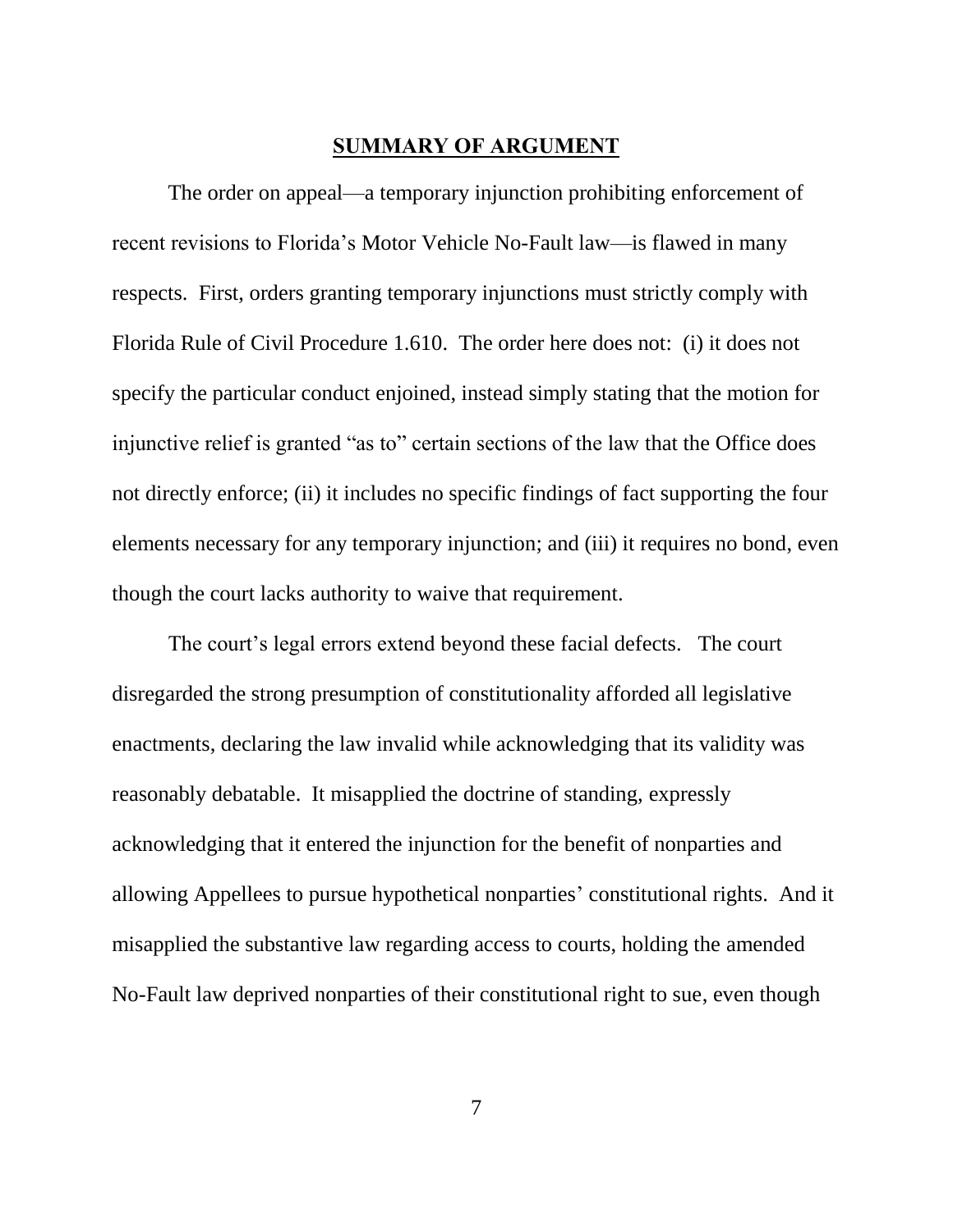the Supreme Court has repeatedly upheld the No-Fault system on grounds not undermined by the recent amendments.

Finally, the court should not have granted relief because Appellees cannot establish the remaining elements necessary to sustain an injunction. There is no irreparable harm because Appellees' claims for payment could be presented later, if payment were denied. Appellees cannot show that the injunction would prevent their asserted harm, because any reduction of payment would flow from insurance policy terms (and insurer decisions)—not the Office's direct conduct. And Appellees cannot show that the balance of harms tips in their favor. Their harm, if any, followed their delay and missteps in bringing this action. Rather than serve the public interest, the injunction will harm it by injecting widespread confusion into the market, leaving insurers, policyholders, and the Office, uncertain as to the state of the law.

This Court should reverse.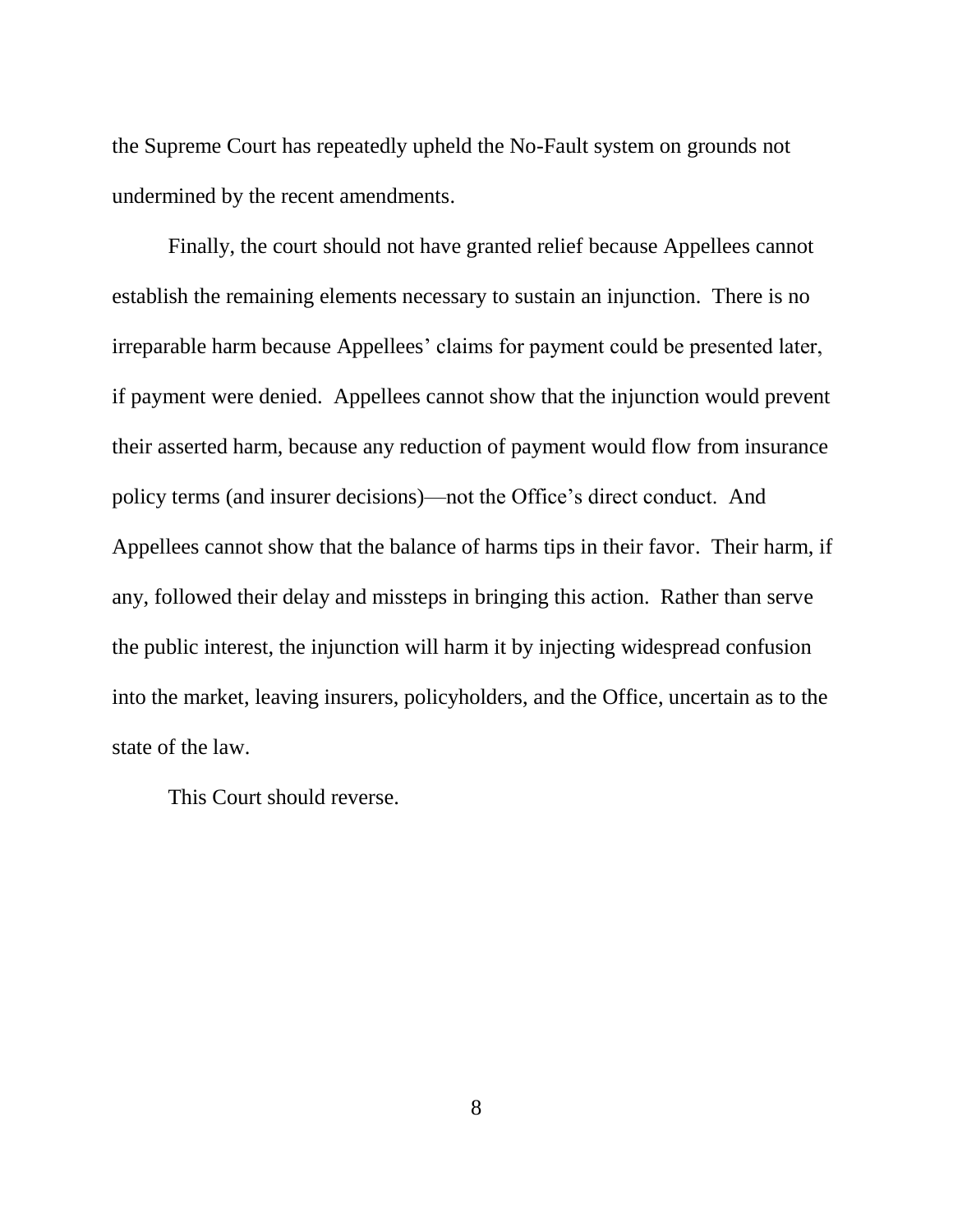#### **STANDARD OF REVIEW**

<span id="page-15-0"></span>This Court ordinarily reviews temporary-injunction orders for an abuse of discretion. *Sancho v. Smith*, 830 So. 2d 856, 861 (Fla. 1st DCA 2002). But when, as here, the order is based on an issue of law, this Court's review is *de novo*. *Id.*

#### **ARGUMENT**

<span id="page-15-1"></span>The Florida Legislature recently amended Florida's Motor Vehicle No-Fault Law, changing the scope of Personal Injury Protection coverage required by law. The Amendments adjusted the limit for nonemergency medical care, and they generally eliminated PIP coverage for massages and acupuncture services. A group of service providers sued the Office of Insurance Regulation, claiming the new law prevented them from earning a living because PIP insurers would no longer pay for certain services. They sought an order enjoining the Office from enforcing these provisions.

The trial court granted the temporary injunction, immediately injecting tremendous confusion and uncertainty into Florida's insurance market. The order is facially invalid and substantively flawed. It does not comply with the essential requirements of Rule 1.610, and it leaves the Office to speculate as to what it is supposed to do or not do to comply. In addition, the trial court recognized Appellees' standing, where none existed, and it misapplied settled principles

9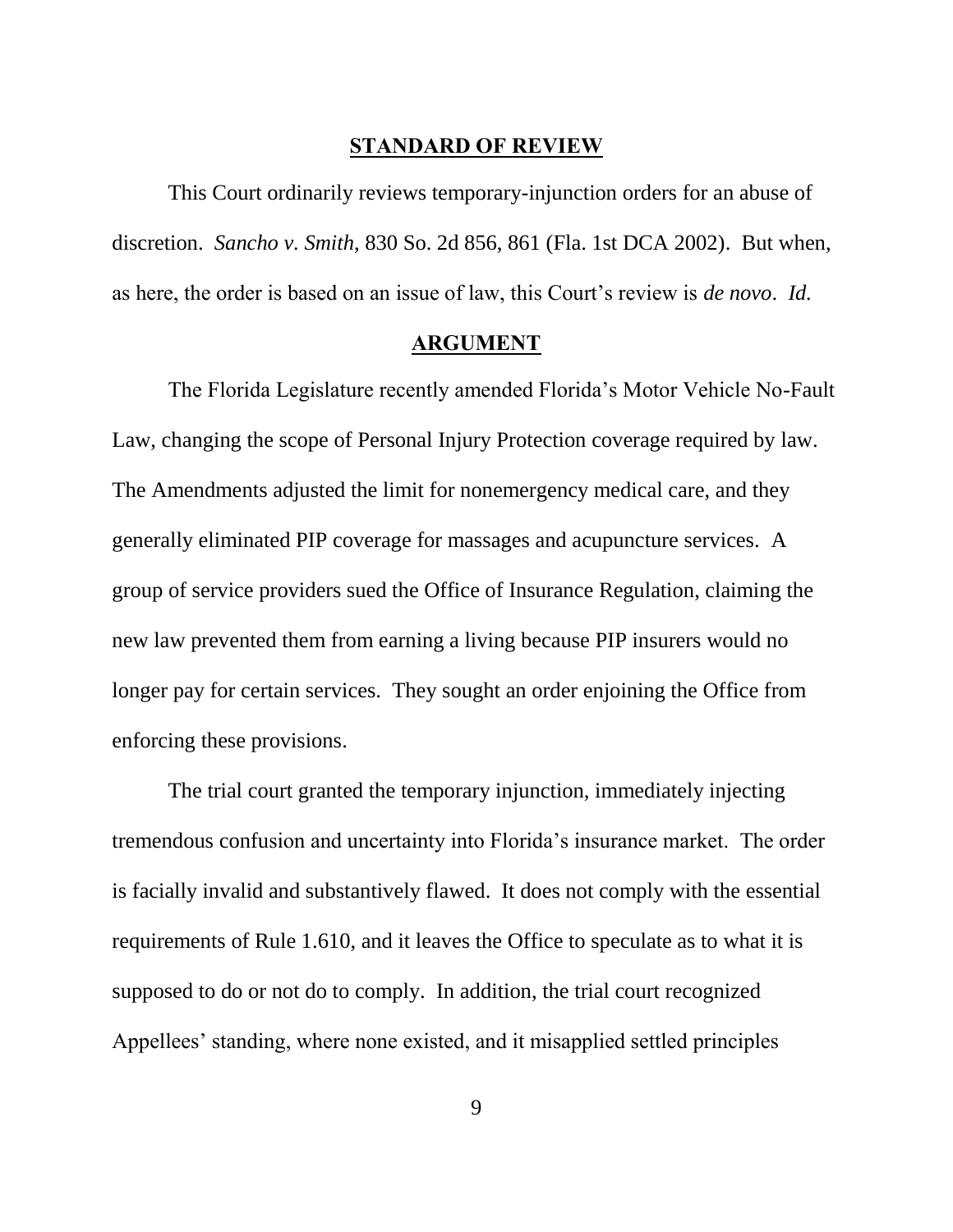regarding access to courts. Finally, it erred in its evaluation of irreparable harm and the public interest. This Court should reverse.

#### <span id="page-16-0"></span>**I. THE TEMPORARY INJUNCTION ORDER IS FACIALLY DEFECTIVE.**

"Because the entering of a temporary injunction is an extraordinary remedy, strict compliance with the provisions of rule 1.610 is required." *Yardley v. Albu*, 826 So. 2d 467, 470 (Fla. 5th DCA 2002). But the Order in this case disregards several indispensable requirements: It does not specify the acts restrained, it does not articulate any factual findings supporting it, and it does not require a bond.

### <span id="page-16-1"></span>**A. The Temporary Injunction Is Invalid Because It Provides No Specific Direction.**

All injunction orders "shall describe in reasonable detail the act or acts restrained without reference to a pleading or another document." Fla. R. Civ. P.  $1.610(c)$ . An injunction is invalid if "the acts enjoined ... are not specified with such reasonable definiteness and certainty that the defendants bound by the decree would know what they must refrain from doing without the matter being left to speculation and conjecture." *F. V. Inves., N. V. v. Sicma Corp*., 415 So. 2d 755, 755 (Fla. 3d DCA 1982). Here, the Order included no directions whatsoever, much less reasonably detailed ones.

Instead of specifying the acts restrained, the Order simply stated it was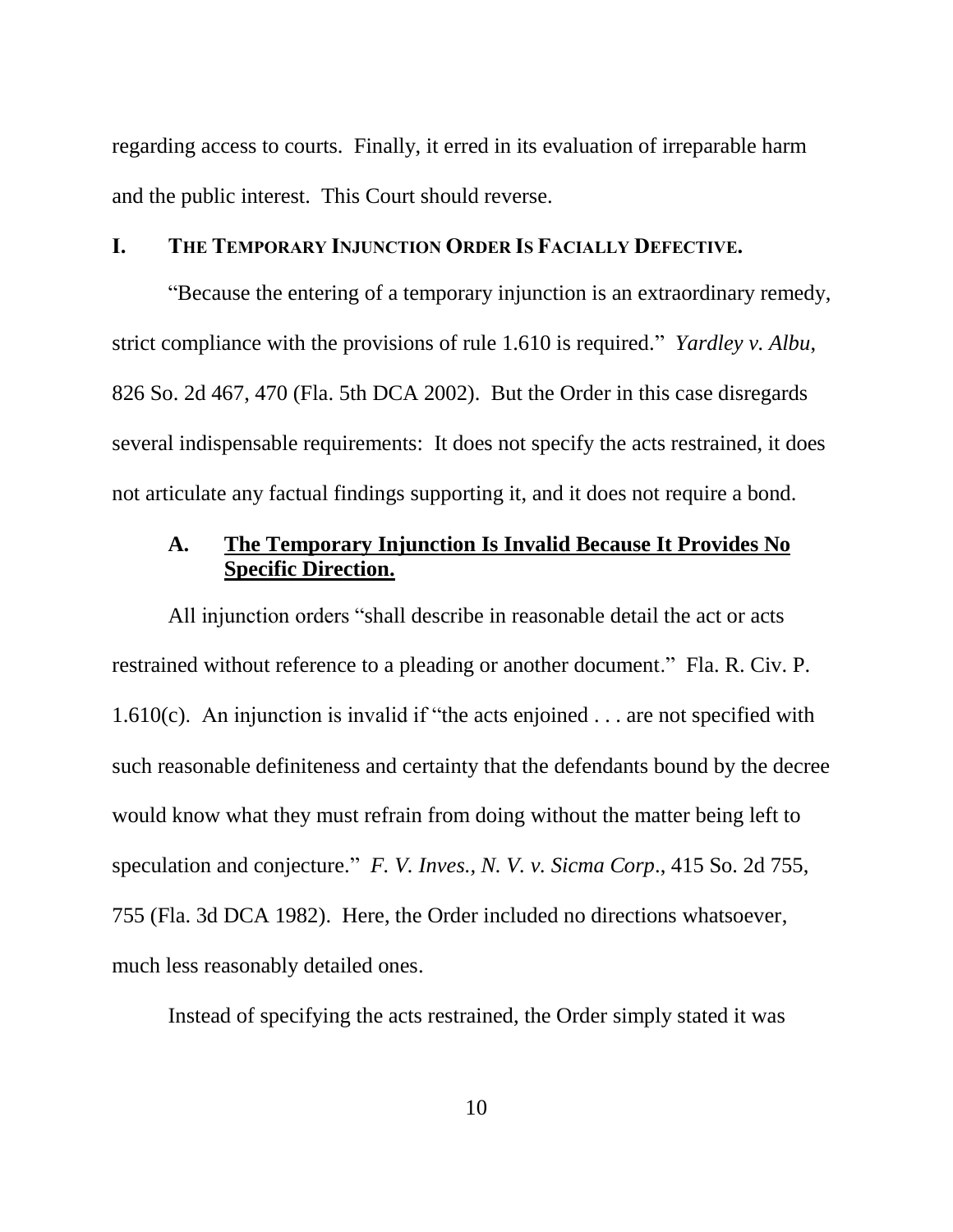granting the Motion "as to" certain provisions of the law. A. 1 at 7. To even begin to understand the Order's intended effect, therefore, one would have to examine the Motion. *Cf*. Fla. R. Civ. P. 1.610(c) (injunction must specify relief "without reference to a pleading or another document"). But even the Motion sought uncertain relief.

The Motion requested an injunction prohibiting the Office "from enforcing" the Act, A. 3 at 22, and the Order granted the Motion "as to those sections of the law which require a finding of emergency medical condition as a prerequisite for payment of PIP benefits or that prohibit payment of benefits for services provided by acupuncturists, chiropractors and massage therapists," A. 1 at 7. But critically, the Office does not directly enforce those provisions. Instead, those self-executing provisions specify the levels of coverage "an insurance policy complying with the security requirements of § 627.733 must provide." § 627.736(1), Fla. Stat.; *see also Allstate Ins. Co*., 961 So. 2d at 332 ("Subsection (1) of the PIP statute outlines the coverage *that PIP insurers must provide* for medical, disability, and death benefits.") (emphasis added). And Section 627.733, in turn, requires that "[e]very owner or registrant of a motor vehicle . . . shall maintain security" as required by PIP, which includes carrying an insurance policy providing all required PIP coverage. So the thrust of the enjoined provisions is to establish the scope of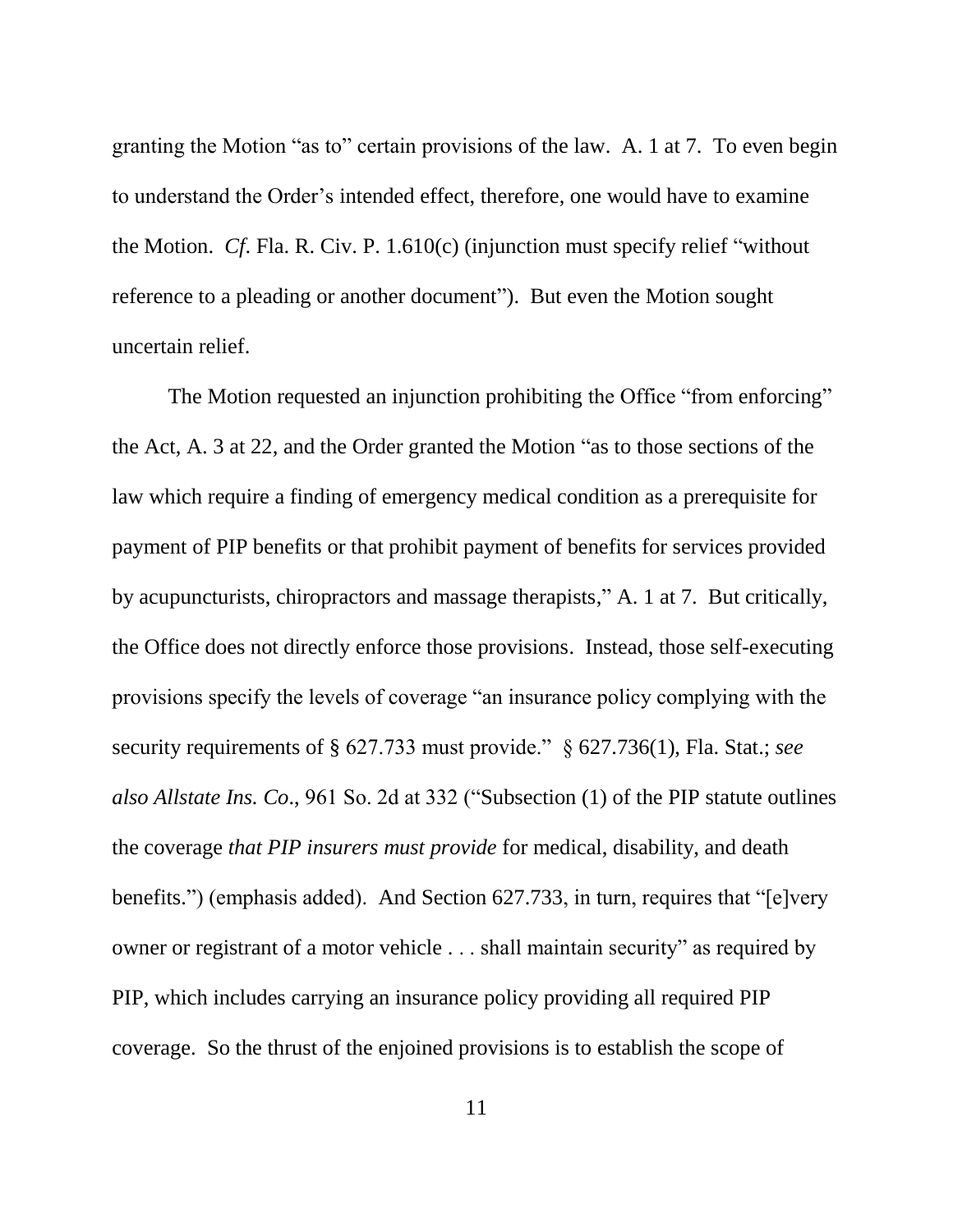insurance coverage motorists must carry, without which Motorists not only violate Florida law but also lose their tort immunity. *See* §§ 627.733; 627.737, Fla. Stat.

That is not to say the Office has *no* authority relating to the challenged provisions. The Office must, for example, approve insurers' contract forms, which must comply with law, *see* § 627.410, Fla. Stat., and the Office has general authority to enforce the Insurance Code, *id*. § 624.307*.* But it is hopelessly unclear how the Office would comply with an order to stop "enforcing" the challenged provisions. Should the Office withdraw existing form approvals? Should it revoke insurers' licenses? Should it impose new requirements on insurers? And if so, how? The Order offers no answers and is therefore facially invalid. *See Pizio v. Babcock*, 76 So. 2d 654, 654 (Fla. 1954) ("The one against whom [an injunction] is directed should not be left in doubt about what he is to do.").

### <span id="page-18-0"></span>**B. The Temporary Injunction Is Invalid Because It Includes No Specific Findings of Fact.**

Next, a temporary injunction must be supported by specific factual findings. "Clear, definite, and unequivocally sufficient factual findings must support each of the four conclusions necessary to justify entry of a preliminary injunction." *City of Jacksonville v. Naegele Outdoor Adver. Co*., 634 So. 2d 750, 754 (Fla. 1st DCA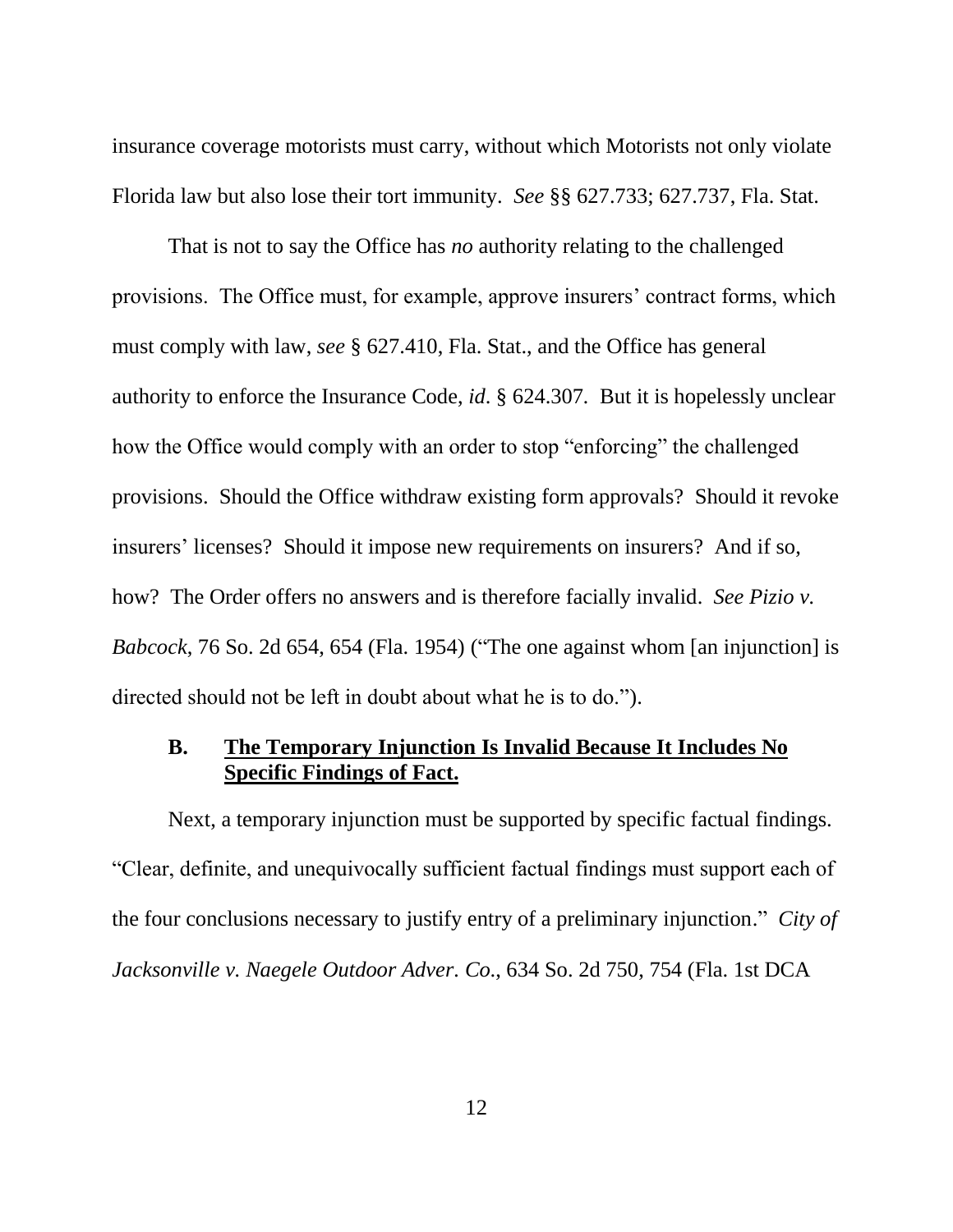1994), *approved,* 659 So. 2d 1046 (Fla. 1995). 5 Far from offering specific findings, the trial court merely stated that "[i]t seems clear to me that the Plaintiffs have alleged and proven irreparable harm and inadequate legal remedy" and that "there appears to be no adverse consequence to the public interest in maintaining the status quo if the injunction is issued." A. 1 at 2. But the necessary findings "must do more than parrot each tine of the four-prong test." *Hadi v. Liberty Behavioral Health Corp*., 927 So. 2d 34, 38 (Fla. 1st DCA 2006) (quoting *Santos v. Tampa Med. Supply*, 857 So. 2d 315, 316 (Fla. 2d DCA 2003)). The order "must contain more than conclusory legal aphorisms. . . . *Facts must be found*." *Naegele Outdoor,* 634 So. 2d at 753-54 (emphasis added). None was.

For example, the court offered no finding as to why the alleged injury was irreparable. *Cf. id*. at 754 ("An application for temporary injunction is insufficient if it fails to set forth clearly, definitely and unequivocally sufficient factual allegations to support the conclusion of irreparable damage  $\dots$ .") (marks omitted) (quoting *Swensen v. Lofton*, 457 So. 2d 1069, 1070 (Fla. 2d DCA 1984)).<sup>6</sup>

 $<sup>5</sup>$  The four necessary elements for a temporary injunction are settled. The</sup> movant must establish: (i) a likelihood of irreparable harm, (2) the unavailability of an adequate remedy at law, (3) a substantial likelihood of success on the merits, and (4) that a temporary injunction will serve the public interest. *Naegele Outdoor,* 634 So. 2d at 752.

 $6$  In evaluating the separate issue of standing, the court did find that "Plaintiffs, as health care providers for automobile accident victims, derive a substantial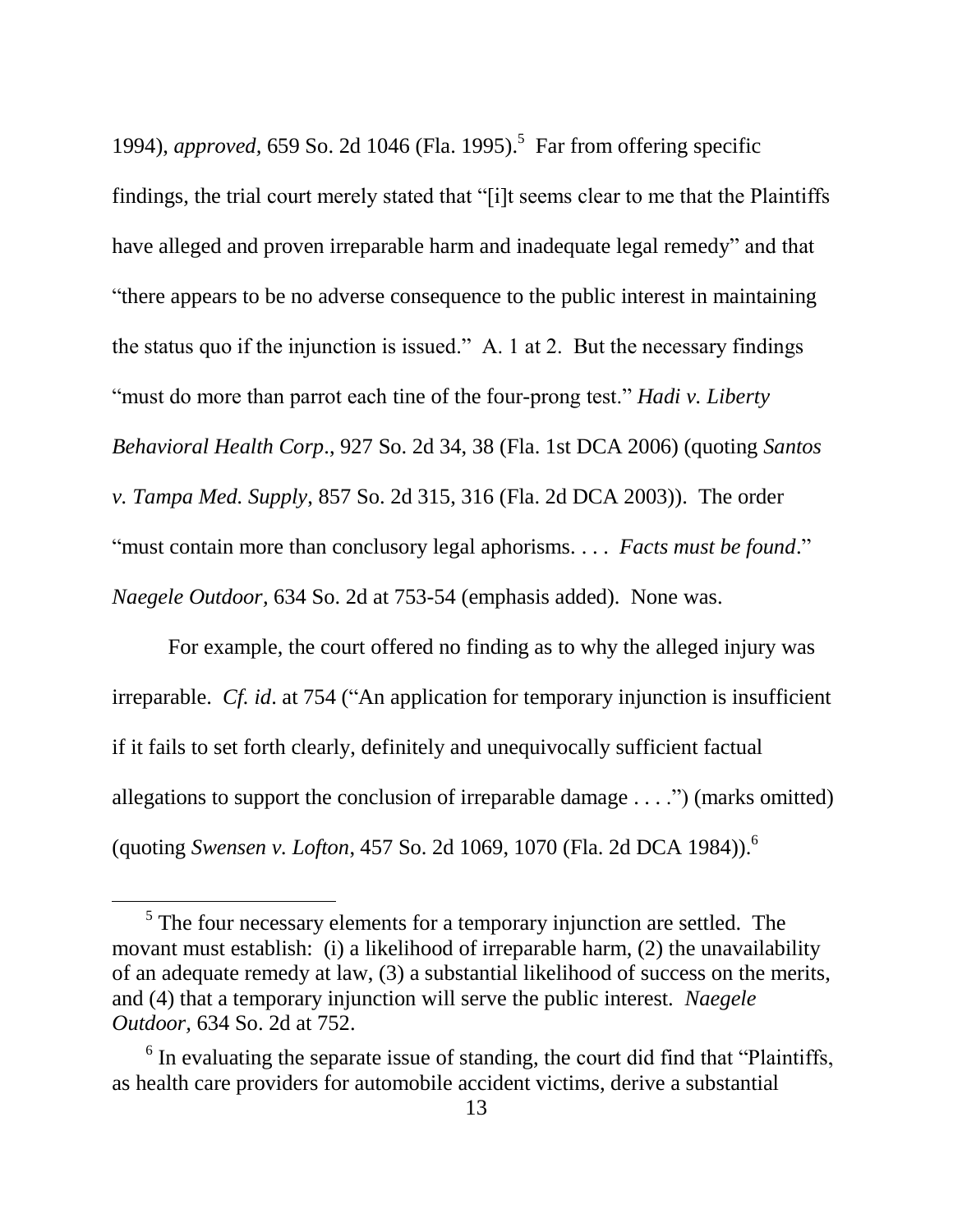Nor did the court offer factual findings to support its conclusion that an injunction would not harm the public interest. A. 1 at 2. Preliminarily, the Order does not (and cannot) preserve the status quo, because the Office does not directly enforce the challenged provision. *See supra*. "The status quo preserved by a temporary injunction is the last peaceable noncontested condition that preceded the controversy." *Bailey v. Christo*, 453 So. 2d 1134, 1137 (Fla. 1st DCA 1984). The status quo, then, included thousands of PIP policies providing benefits and limits consistent with the Amendments and consistent with the Office's policy-form approvals. Because the trial court cannot unilaterally amend existing PIP contracts between nonparty insurers and nonparty insureds, the Order does not constitute a return to the pre-Amendment status quo. But more to the point, the court made no fact-findings regarding the public interest, a failure that invalidates the Order.<sup>7</sup>

percentage of their income through PIP insurance payments." A. 1 at 1-2. But it offered no explanation as to why any harm was irreparable—or why those providers could not recover from insurers if insurers denied claims based on an unconstitutional law. *See also* § III(A), *infra*.

 $\overline{a}$ 

 $<sup>7</sup>$  The Order's failure to specify public-interest findings is fatal, without regard</sup> to the actual public impact. Nonetheless, the Order clearly harms the public interest by injecting uncertainty into the market. As indicated by amici, "[a]mong other things, the circuit court's ruling creates substantial uncertainty among the [insurance association] members as to whether or not they should comply with valid law and their FLOIR-approved contracts with insureds which incorporate the provisions of the 2012 Amendments." Motion of Personal Ins. Fed. of Fla. & the Nat'l Ass'n of Mut. Ins. Cos., at 3, Apr. 9, 2013; *see also* Motion of Property Casualty Insurers Ass'n of Am., *et al*., at 3, Apr. 30, 2013 ("The trial court's order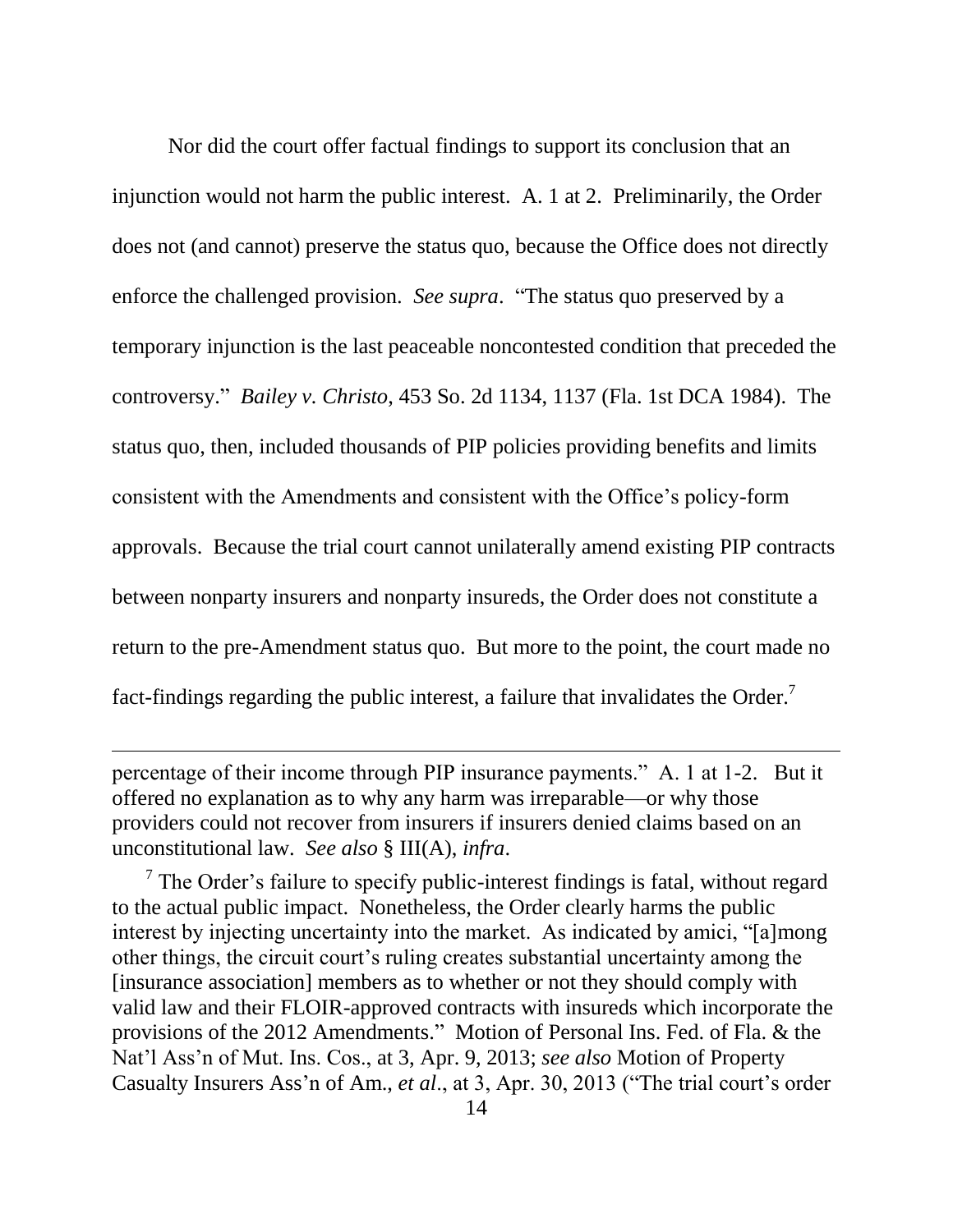Because the trial court made no clear and definite fact findings, the Order is facially defective and must be reversed. *See Waste Pro of Fla., Inc. v. Emerald Waste Servs., LLC*, 17 So. 3d 916, 916 (Fla. 1st DCA 2009) (reversing temporary injunction order "because of a lack of specific factual findings").

## <span id="page-21-0"></span>**C. The Temporary Injunction Is Invalid Because It Requires No Bond.**

The Order is not conditioned on a bond, despite Rule 1.610(b)'s unequivocal requirement that, absent exceptions inapplicable here, "[n]o temporary injunction shall be entered unless a bond is given." The Office is entitled to a bond as a matter of right to protect against costs and damages imposed by an unlawful injunction. *See Pinder v. Pinder*, 817 So. 2d 1104, 1105 (Fla. 2d DCA 2002) ("Under the compulsory language of the rule, the trial court has no discretion to dispense with the requirement of a bond."). The recoverable damages include, among other things, appellate attorney's fees, *see Merrett v. Nagel*, 564 So. 2d 229, 231 (Fla. 5th DCA 1990), which will not be insubstantial. The trial court should have required a bond sufficient to cover these damages. *Cf. Fla. High Sch. Activities Ass'n v. Mander*, 932 So. 2d 314, 316 (Fla. 2d DCA 2006) (nominal bond does not satisfy requirement).<sup>8</sup>

<sup>. . .</sup> has created a great deal of uncertainty for insurers in Florida.").

<sup>&</sup>lt;sup>8</sup> The trial court stated in its later order lifting the automatic stay that it "will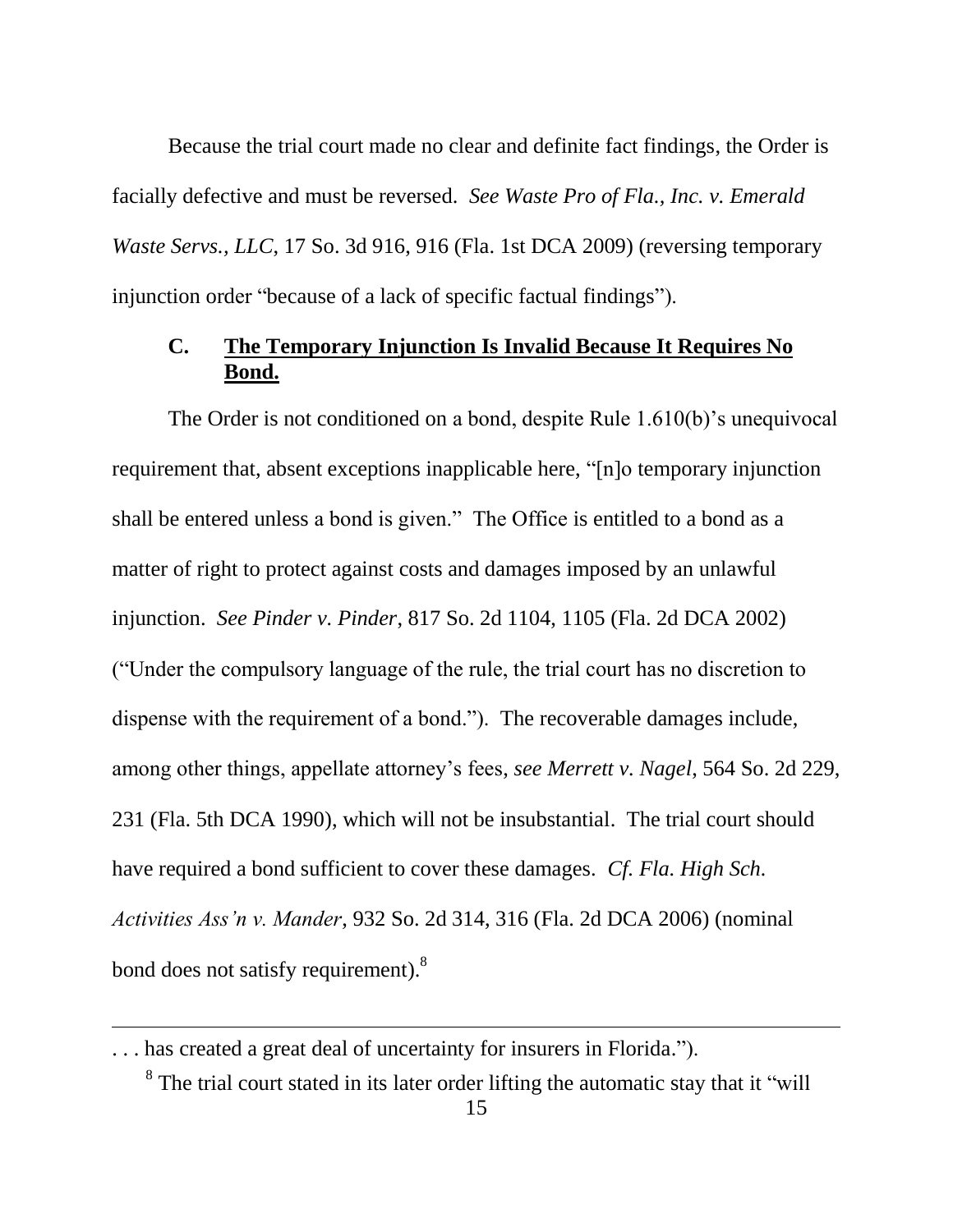\* \* \*

Because of these facial defects, the Order cannot stand. This Court can therefore reverse without even turning to the merits of Appellees' claims. But if the Court reverses on facial defects alone, the trial court might repeat its other legal errors. In that instance, a second appeal would be necessary, judicial resources would be expended unnecessarily, and confusion and uncertainty would continue longer. Accordingly, this Court should address the trial court's substantive legal errors and reverse.

## <span id="page-22-0"></span>**II. THIS COURT SHOULD ADDRESS APPELLEES' LIKELIHOOD OF SUCCESS ON THE MERITS AND REVERSE.**

At the heart of the Order was the trial court's conclusion that the Amendments conflicted with the Florida Constitution. A. 1 at 1. Misapplying settled law, the court concluded that the Amendments violated nonparties' right of access to the courts. *Id.* This erroneous legal conclusion is subject to *de novo* review. *Scott v. Williams*, 107 So. 3d 379, 385 (Fla. 2013) (constitutionality of statute is legal issue reviewed *de novo*).<sup>9</sup>

reserve as to the amount of bond, if any, that should be required," A. 6 at 2, but there remains no bond in place.

 $9$  On a motion for temporary injunction, a movant need only establish a substantial likelihood of success on the merits (along with the other factors). *See Naegele Outdoor,* 634 So. 2d at 752. Nonetheless, the trial court found more than a likelihood of success—it found that "the Act violates Article 1, Section 21 of the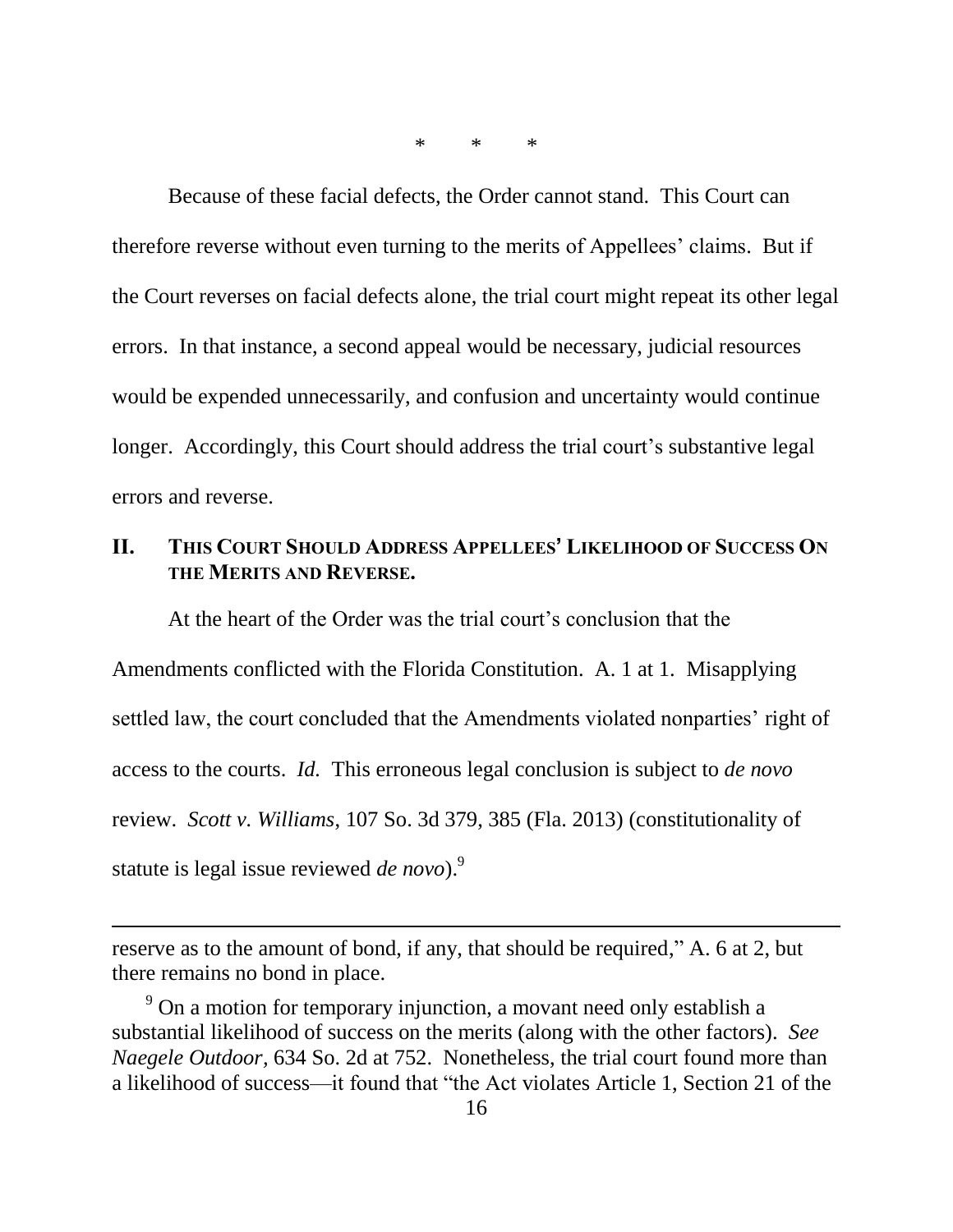### <span id="page-23-0"></span>**A. The Trial Court Ignored the Strong Presumption of Constitutionality Afforded All Legislative Enactments.**

For decades, the Florida Supreme Court has recognized that a court cannot invalidate a legislative enactment "unless it clearly appears beyond all reasonable doubt that, under any rational view that may be taken of the statute, it is in positive conflict with some identified or designated provision of constitutional law." *In re Apportionment, Senate Joint Resolution No. 1305, 1972 Regular Session*, 263 So. 2d 797, 805-06 (Fla. 1972) (quoting *City of Jacksonville v. Bowden,* 64 So. 769 (1914)). But despite this mandatory deference, the trial court declared the statute invalid while concluding its validity was a close call, about which "reasonable people may disagree."<sup>10</sup> If a reasonable judge would view the statute as valid, it cannot be that "under any rational view" the statute is "in positive conflict" with the Florida Constitution. Therefore, the trial court's acknowledgement that reasonable minds could disagree should have ended the inquiry. *Cf. Warren v.*   $\overline{a}$ 

Florida Constitution." A. 1 at 1.

<sup>10</sup> The Order included this discussion:

Is the no-fault law still a good deal? Is it still a reasonable alternative to the rights guaranteed to citizens under . . . the Florida State Constitution? The answer to those questions is probably, like beauty, in the eye of the beholder, and reasonable people may disagree. From my perspective, however, the revisions to the law make it no longer the "reasonable alternative" that the Supreme Court found it to be in *Lasky* and *Chapman*.

A. 1 at 6-7.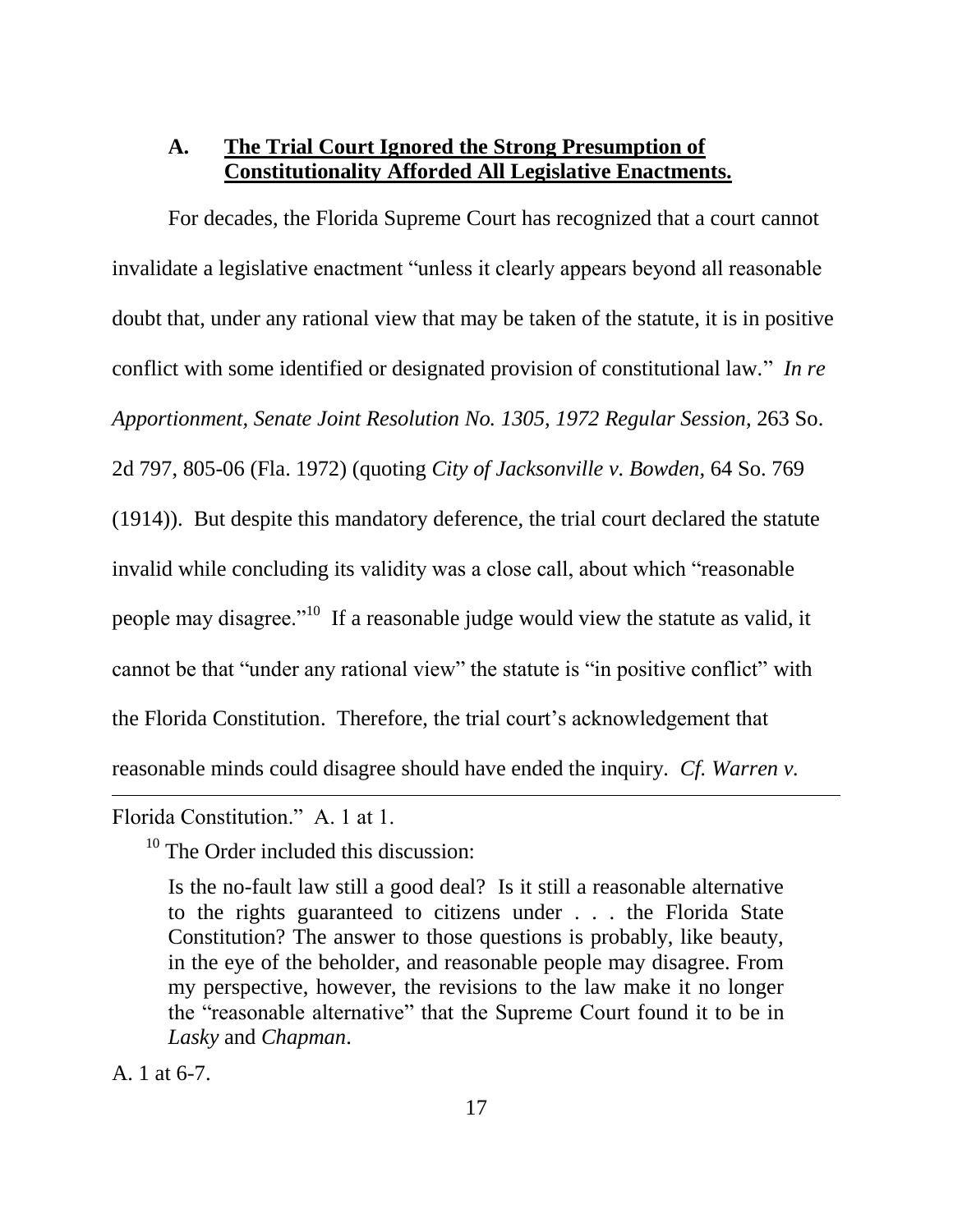*State Farm Mut. Auto. Ins. Co*., 899 So. 2d 1090, 1096 (Fla. 2005) ("The fact that there may be differing views as to the reasonableness of the Legislature's action is simply not sufficient to void the legislation.").

The trial court's lack of deference was perhaps guided by its own policy concerns. The Order included the court's lamentations that elected representatives have "tinkered" with the "libertarian principles" of our economic system:

They have, in some areas, replaced a pure free market approach with a government controlled system in order to address a perceived problem. The "No-Fault law" passed by the Florida Legislature in 1971, and as subsequently revised, is just one example of this experiment with socialism and the trend away from those libertarian principles of individual liberty and personal responsibility.

A. 1 at 3 (note omitted). But policy concerns notwithstanding, "[t]he Legislature may exercise any lawmaking power that is not forbidden by organic law." *Savage v. Bd. of Pub. Instruction*, 133 So. 341, 344 (1931). Therefore, rather than substitute its own legislative judgment, the court should have deferred to the Legislature's policy choice unless the Amendments' constitutional invalidity was proven beyond all reasonable doubt.

#### **B. The Trial Court Misconstrued the Standing Inquiry.**

<span id="page-24-0"></span>Determining whether a party has standing is a pure question of law to be reviewed *de novo*. *See Baptist Hosp., Inc. v. Baker*, 84 So. 3d 1200, 1204 (Fla. 1st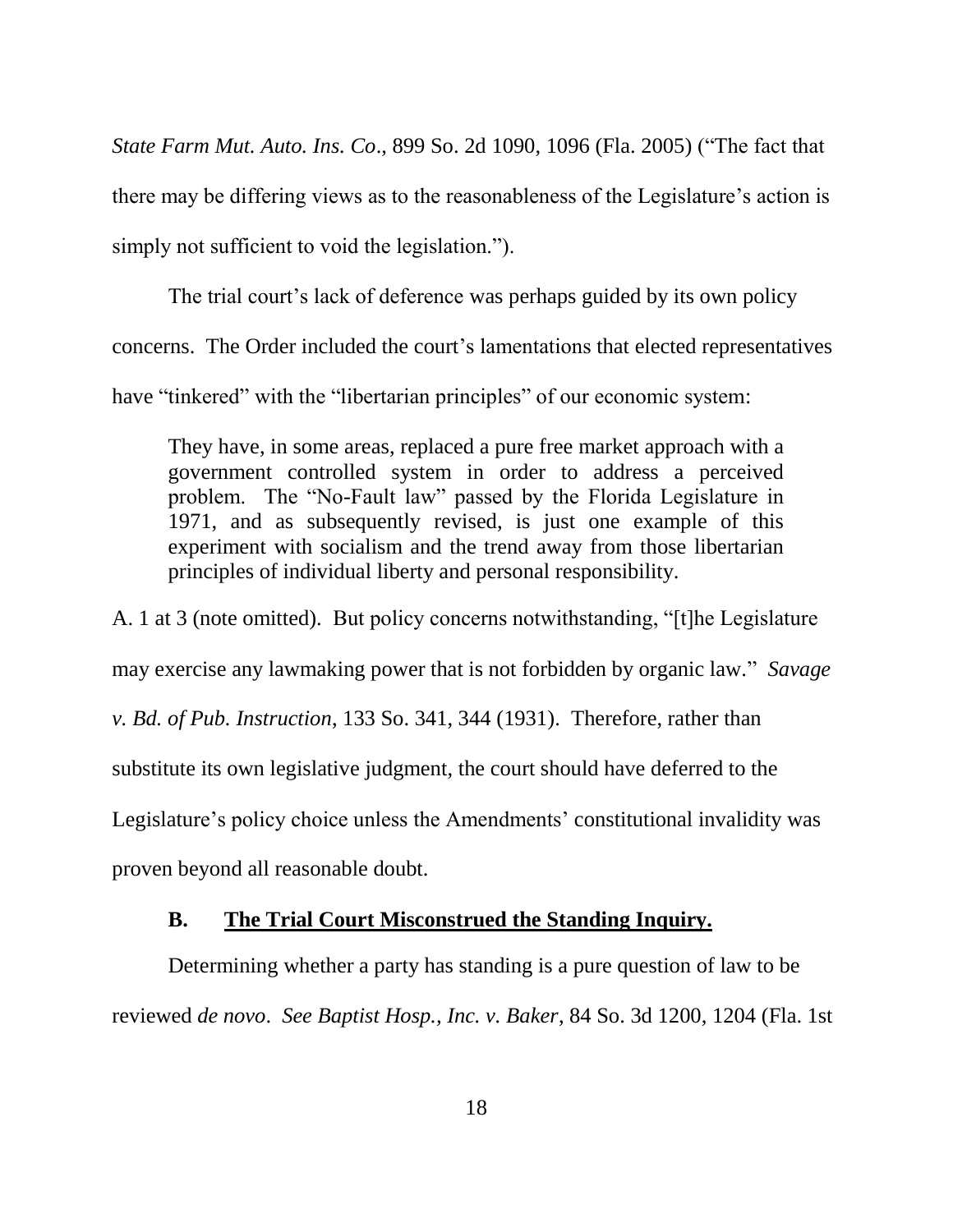DCA 2012). Although Appellees presented multiple constitutional theories in support of the Motion, A. 3 at 9-10, the trial court granted relief based only on the access-to-courts claim, A. 1 at 2 ("I find that the Plaintiffs have met their burden only as to this latter [access-to-courts] theory."). But critically, no Appellee asserted a violation of his or her own right of access to courts. Instead, Appellees alleged a blanket violation of the right of injured Floridians to seek redress in the courts. A. 2 at 29-30; A. 7 at 15-16 ("The 2012 revisions severely restrict or deny PIP insurance coverage for many persons injured as a result of motor vehicle collisions without allowing them earlier access to the court.").

"It is established that a party seeking adjudication of the courts on the constitutionality of statutes is required to show that *his* constitutional rights have been abrogated or threatened by the provisions of the challenged act." *Hillsborough Inv. Co. v. Wilcox,* 13 So. 2d 448, 453 (Fla. 1943) (emphasis added); *accord Pringle v. Dykes*, 173 So. 904, 904 (Fla. 1937); *Alachua Cnty. v. Scharps*, 855 So. 2d 195, 200 (Fla. 1st DCA 2003). Nonetheless, the trial court found standing without finding any violation of Appellees' constitutional rights, instead relying solely on Appellees' purported harm from lost PIP-claim revenue. A. 1 at 1-2. That economic harm, the court concluded, constituted "an injury that is distinct from that of the public at large" and conferred standing. *Id*.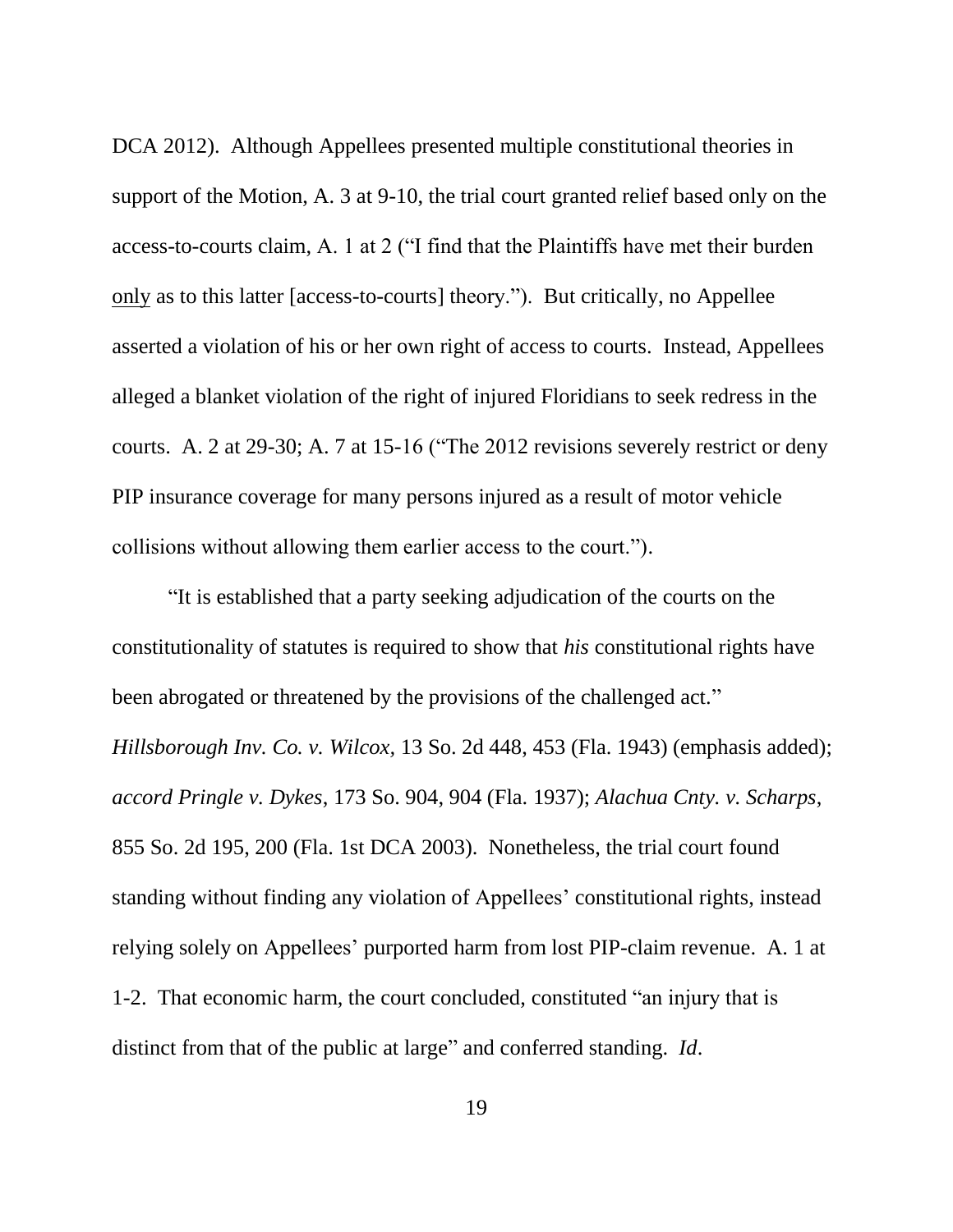This misguided conclusion followed the trial court's suggestion that Appellees sought "to enforce a right vested in members of the public at large." *Id.* at 1. But this is not a case like *U.S. Steel Corp. v. Save Sand Key, Inc*., 303 So. 2d 9 (Fla. 1974), in which the public right at issue was beach access and the "special injury" rule applied. Nor is a taxpayer-standing case, in which the standing is based on the principle that "the taxpayer is necessarily affected and his burdens of taxation increased by any unlawful act . . . which may increase the burden to be borne by the taxpayers." *See Dep't of Admin. v. Horne*, 269 So. 2d 659, 662 (Fla. 1972) (quoting *Rickman v. Whitehurst*, 74 So. 205 (1917)). Rather, the access-tocourts claim here addresses the particular right of unnamed injured motorists to pursue legal claims against negligent tortfeasors—not any violation of "a right vested in members of the public." If some hypothetical nonparty claimants suffered access-to-courts violations, those would be their claims to pursue. *See, e.g*., *Sancho v. Smith*, 830 So. 2d 856, 864 (Fla. 1st DCA 2002) ("Constitutional rights are personal.").

Contrary to the trial court's conclusion, a mere practical harm (like Appellees' alleged economic loss) does not confer standing. For example, this Court held Supervisors of Elections lacked standing to pursue others' equalprotection claims against a ballot regulation, even though the Supervisors alleged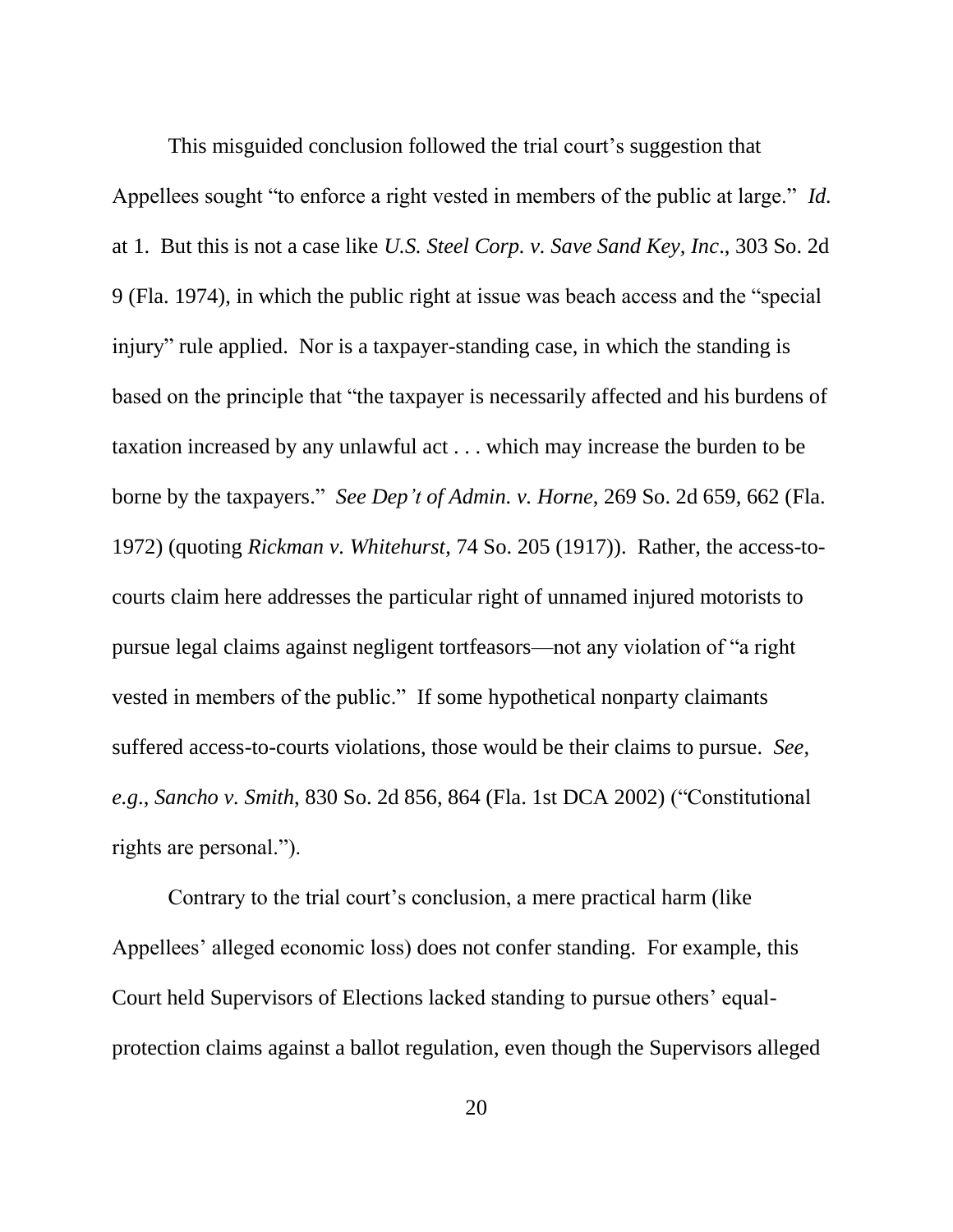they would suffer the practical harm of disrupted elections. *Sancho*, 830 So. 2d at 863-64. And in *Shands Teaching Hospital and Clinics, Inc. v. Smith*, 497 So. 2d 644 (Fla. 1986), a hospital lacked standing to bring an equal protection challenge against a law making men (but not women) liable for their spouses' medical bills. *Id.* at 646 n.1. The hospital had an unmistakable economic interest "in collecting its debts," and thus suffered a practical harm, but it had no sufficient interest in whether the law discriminated against men. *Sancho*, 830 So. 2d at 864 n.2*.* The parties' practical interests in those cases were no less than Appellees' practical interest in this case, but they did not confer legal standing to pursue nonparties' constitutional claims.

Next, Appellees cannot evade the standing requirement by joining the fictional Plaintiff "Jane Doe," who, according to the Complaint, "represents all those citizens of Florida that are, were, or will be injured as a result of a motor vehicle collision." A. 2 ¶ 28. Standing encompasses "the requirement that the claim be brought by or on behalf of one who is recognized in the law as a 'real party in interest,' that is the person in whom rests, by substantive law, the claim sought to be enforced." *Weiss v. Johansen*, 898 So. 2d 1009, 1011 (Fla. 4th DCA  $2005$ ).<sup>11</sup> Yet the real parties in interest—motorists whose ability to sue tortfeasors

 $11$  Courts have provided exceptions in some cases if the person bringing the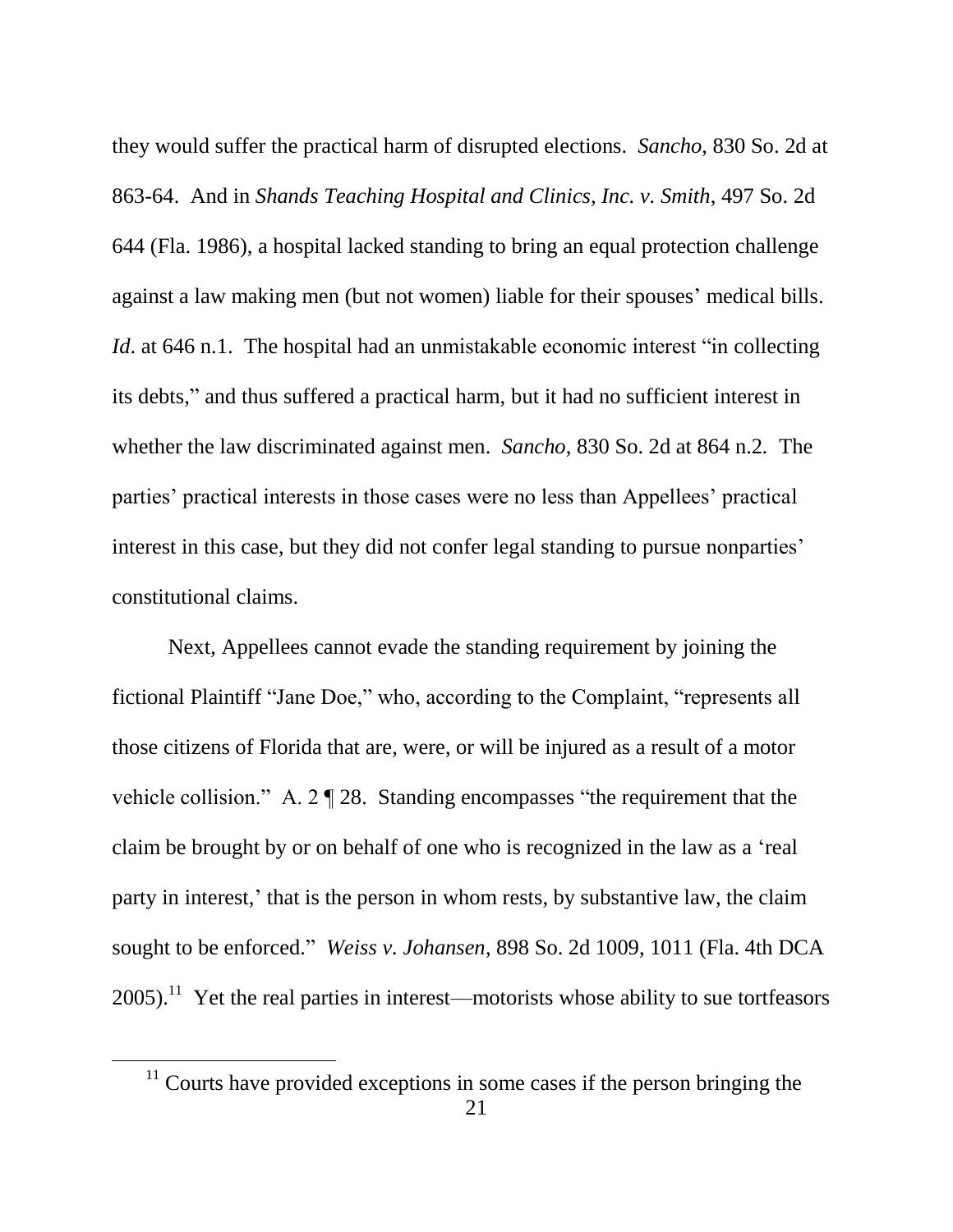has been limited—remain missing from this case. Like the actual Appellees, the fictional Jane Doe lacks standing. *Cf. In re Forfeiture of Cessna 401 Aircraft, N8428F*, 431 So. 2d 674, 675 (Fla. 4th DCA 1983) (fictitious claimant lacked standing because it was "uncontradicted that there is no such person").<sup>12</sup>

Finally, there is another element of standing that Appellees cannot satisfy: "To have standing, a party must establish an injury that may be redressed by the requested relief." *Westport Recovery Corp. v. Midas*, 954 So. 2d 750, 752 (Fla. 4th DCA 2007)); *accord Baptist Hosp.,* 84 So. 3d at 1204 ("A case or controversy exists if a party alleges an actual or legal injury *that the relief sought will address*.") (emphasis added). Here, the Office does not directly enforce the challenged provisions, *see supra*, so the Order cannot redress the alleged harm. In that sense, the Office is not an appropriate defendant. *See Atwater v. City of Weston*, 64 So. 3d 701, 703 (Fla. 1st DCA 2011) ("The proper defendant in a

claim seeks to protect the rights of those who are unable to sue on their own behalves. *See Sancho*, 830 So. 2d at 864. Here, Floridians whose access to courts is impaired can bring their own claims.

 $\overline{a}$ 

 $12$  Moreover, Appellees cannot sue on behalf of "all those citizens of Florida" without meeting the criteria for maintaining a class action. *See* Fla. R. Civ. P. 1.220(a) (enumerating requirements that must be met "[b]efore any claim or defense may be maintained on behalf of a class by one party or more suing or being sued as the representative of all the members of a class").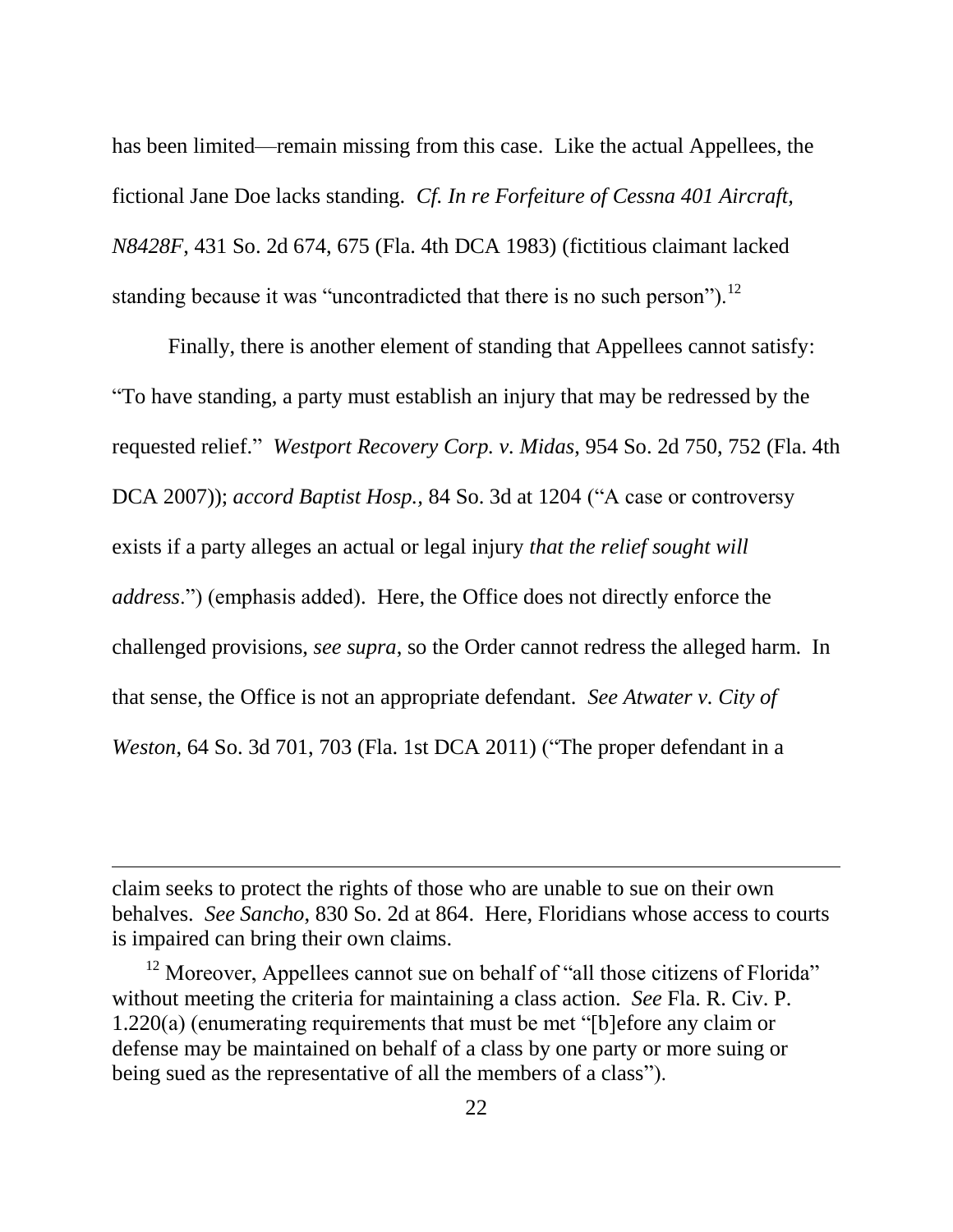lawsuit challenging a statute's constitutionality is the state official designated to enforce the statute."). But either way, Appellees lack standing.

#### **C. The Amendments Do Not Violate Access To Courts.**

<span id="page-29-0"></span>Turning to the merits of the access-to-courts claim, the trial court again misapplied relevant legal principles. Under Florida's access-to-courts provision, the Legislature may not abolish a pre-1968 right of access to the courts without either providing a reasonable alternative *or* demonstrating an overpowering public necessity. *Kluger v. White*, 281 So. 2d 1, 4 (Fla. 1973). In evaluating the *Kluger* test, the trial court misapplied the first prong (reasonable alternative) and wholly ignored the second, independent prong (overpowering public necessity).

Under *Lasky* and *Chapman*, the two principal cases the trial court cited, the Florida Supreme Court found the No-Fault Law provided a reasonable alternative to traditional tort remedies. *See Chapman v. Dillon*, 415 So. 2d 12, 17 (Fla. 1982); *Lasky v. State Farm Ins. Co*., 296 So. 2d 9, 15 (Fla. 1974). The Supreme Court's rationale in *Lasky* was uncomplicated:

[T]he owner of a motor vehicle is required to maintain security (either by insurance or otherwise) for payment of the no-fault benefits, and has no tort immunity if he fails to meet this requirement. This provides a reasonable alternative to the traditional action in tort. In exchange for his previous right to damages for pain and suffering (in the limited class of cases where recovery of these elements of damage is barred by § 627.737), with recovery limited to those situations where he can prove that the other party was at fault, the injured party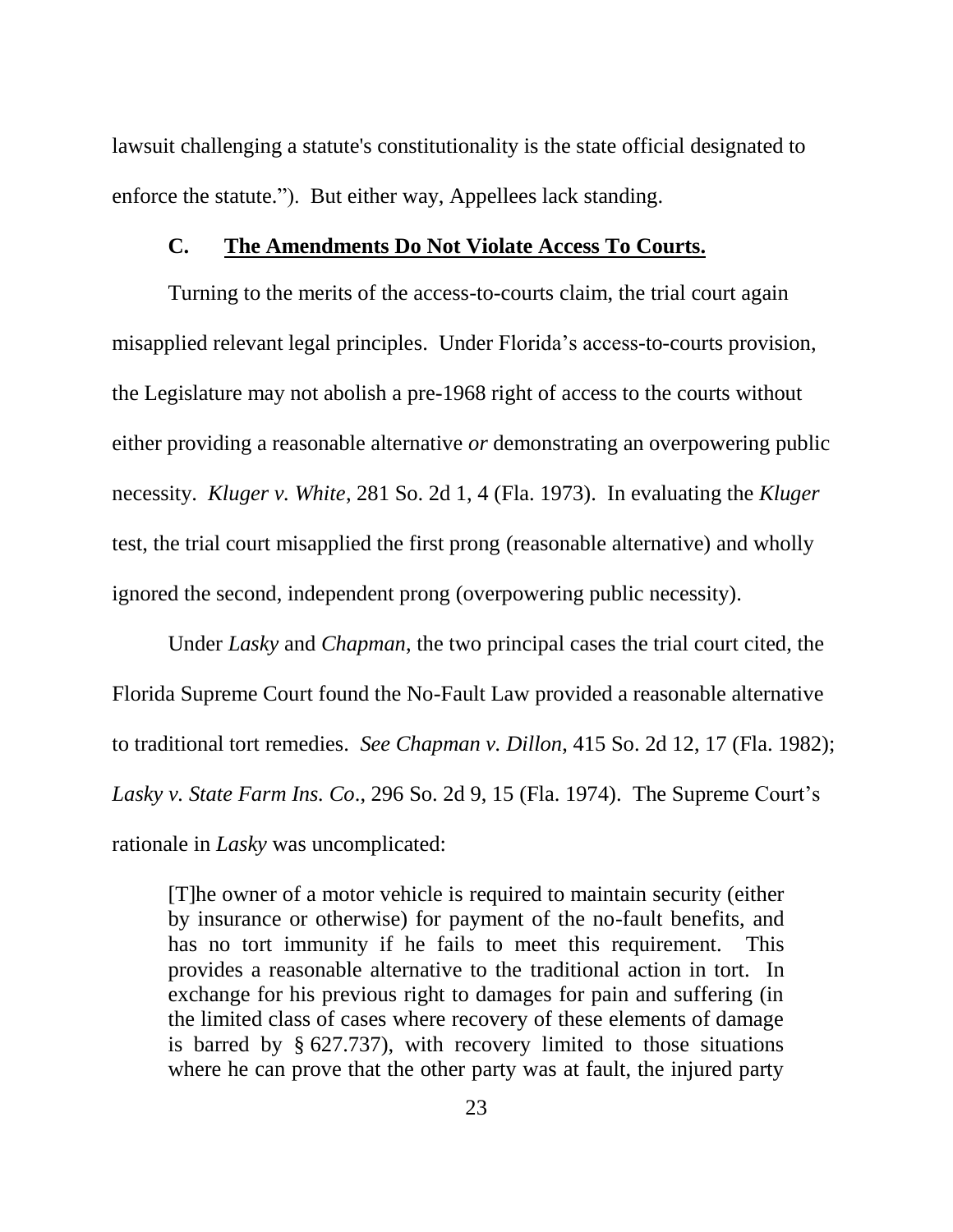is assured of recovery of his major and salient economic losses from his own insurer.

#### 296 So. 2d at 13-14.

After *Lasky*, the Legislature altered PIP's benefit structure, "substantially reduc[ing] the percentage of medical expenses and lost wages the insured may recover." *State Farm Mut. Auto. Ins. Co. v. Nichols*, 932 So. 2d 1067, 1076 (Fla. 2006) . In a challenge to that amendment, plaintiffs argued—like Appellees argue here—that the No-Fault Law was no longer a reasonable alternative to tort. *Chapman*, 415 So. 2d at 16. The Supreme Court rejected that argument, finding that "the legislative changes . . . are reasonable attempts by the legislature to correct some of the practical problems which the no-fault law had posed." *Id.*

The Court was unconcerned with the fact that insureds would not recover all their losses under PIP: "[I]t was the fact that injured parties were assured prompt recovery of their major and salient economic losses, *not all of their economic losses*, which [the] Court found dispositive in *Lasky*." *Id.* at 17 (emphasis added); *accord State Farm*, 932 So. 2d at 1076 ("Although the changes meant that insureds would not necessarily recover all their economic losses, we explained that full recovery was not essential to the outcome in *Lasky* . . . ."); *see also Verdecia v. Am. Risk Assurance Co.*, 543 So. 2d 321, 322 (Fla. 3d DCA 1989) (PIP system is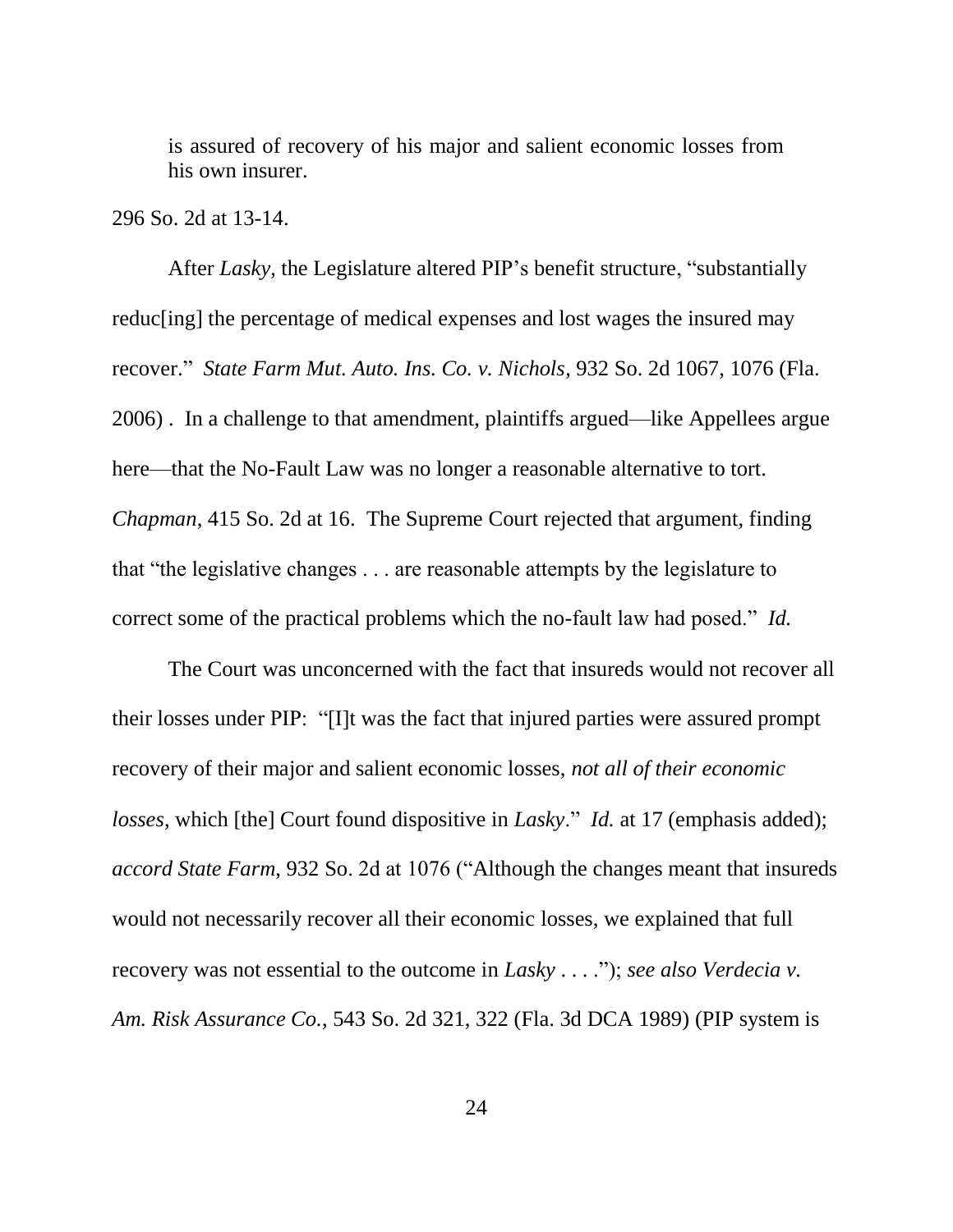reasonable alternative to tort because it provides no-fault recovery for "a reasonable portion" of damages). More succintly, the Court upheld the amendments in *Chapman*—despite their reduced benefits to PIP claimants because the amendments "have not fundamentally changed this essential characteristic of the no-fault law." 415 So. 2d at 16*.*; *see also State Farm*, 932 So. 2d at 1076.

The Amendments at issue here, just as the amendments in *Chapman*, have not "fundamentally changed" the PIP scheme. Claimants may receive fewer massages and acupuncture visits, but they can hardly be said to have lost the ability to recover "their major and salient economic losses." *Chapman*, 415 So. 2d at 17. And as the Court recognized in *Chapman*, the access-to-courts provision does not preclude the Legislature from correcting "practical problems" the No-Fault law posed.

## <span id="page-31-0"></span>**III. APPELLEES CANNOT DEMONSTRATE IRREPARABLE HARM, THAT THE INJUNCTION WOULD ADDRESS THEIR PURPORTED HARM, OR THAT THE EQUITIES WEIGH IN THEIR FAVOR.**

Finally, even if the Order were not facially defective (it is), even if Appellees had standing (they do not), and even if the court's conclusions regarding the merits of the constitutional issue were correct (they were not), the entry of temporary injunctive relief would have still been improper for at least three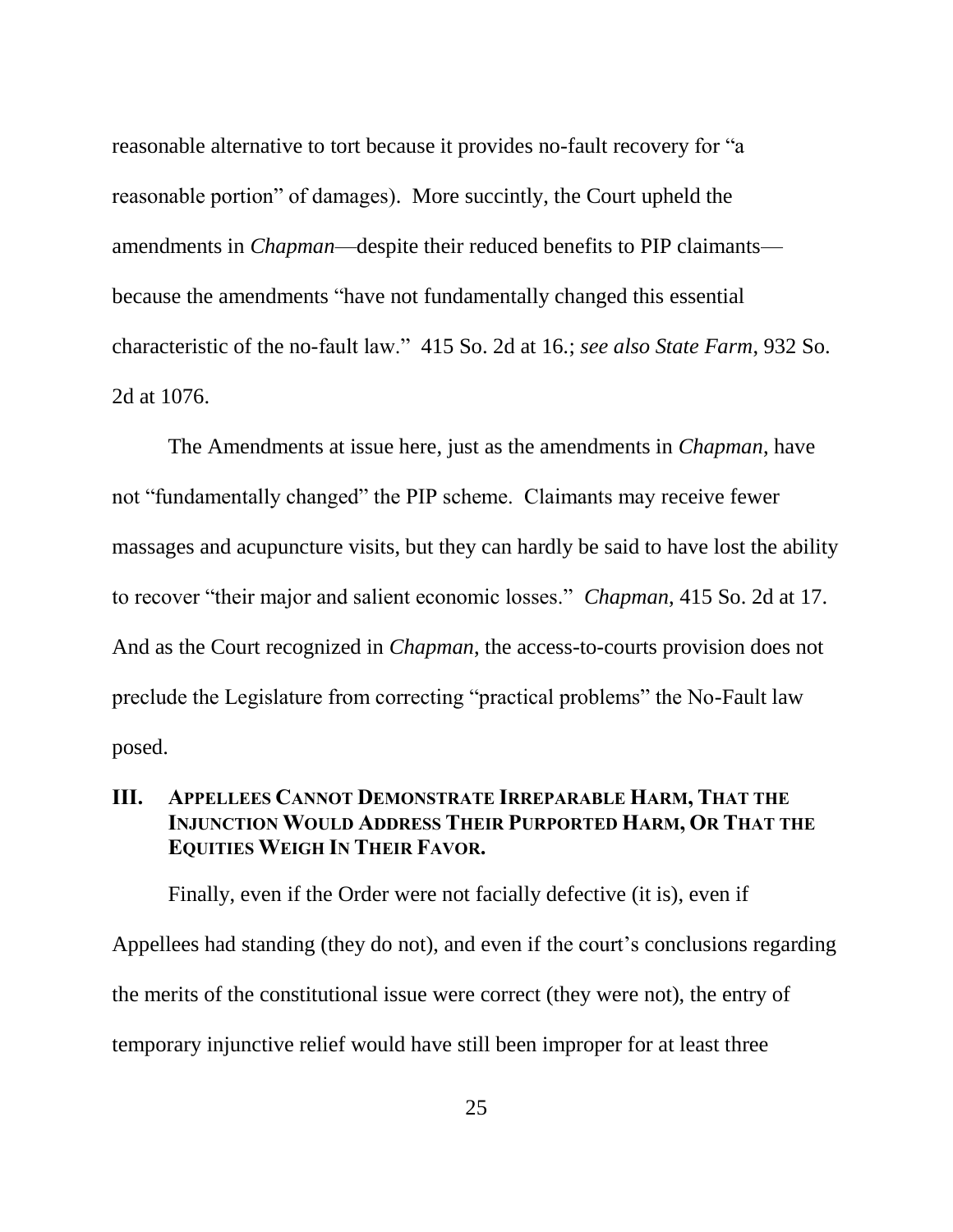reasons: The Appellees have no irreparable harm, the Order would not address the purported harm if it did exist, and the balance of equities does not favor Appellees.

#### **A. Appellees Do Not Face Irreparable Harm.**

<span id="page-32-0"></span>Notwithstanding the court's conclusory finding, Appellees will suffer no irreparable harm. Indeed, in its post-injunction order, the court acknowledged that it did not enter the Order to protect *Appellees* from any irreparable harm; the Order was designed to benefit others. In granting a motion to lift the automatic stay, the court explained:

I wish to emphasize that the reason for so doing is not the potential harm to the Plaintiff medical providers (chiropractors, massage therapists and acupuncturists), who fear they will be forced out of business, and which appears to be the focus of their argument. I am sensitive to their situation and appreciate their concerns, but the legal issue here, and the focus of my injunction, is the constitutional right of citizens to seek redress in the courts if they are wrongfully injured. The medical providers are means to that end. *The reason for issuing the injunction was to protect this constitutional right and prevent the potential harm to citizens injured in automobile accidents who, under the present PIP statute, may not receive necessary medical care*.

A. 6 at 1-2 (emphasis added). This statement undermines any suggestion that the court acted to prevent harm to Appellees.

Moreover, even if Appellees had real harm, and even if lost PIP business

were a cognizable constitutional injury, that harm is not irreparable. Counsel for

Appellees asked the lone witness who testified at the Temporary Injunction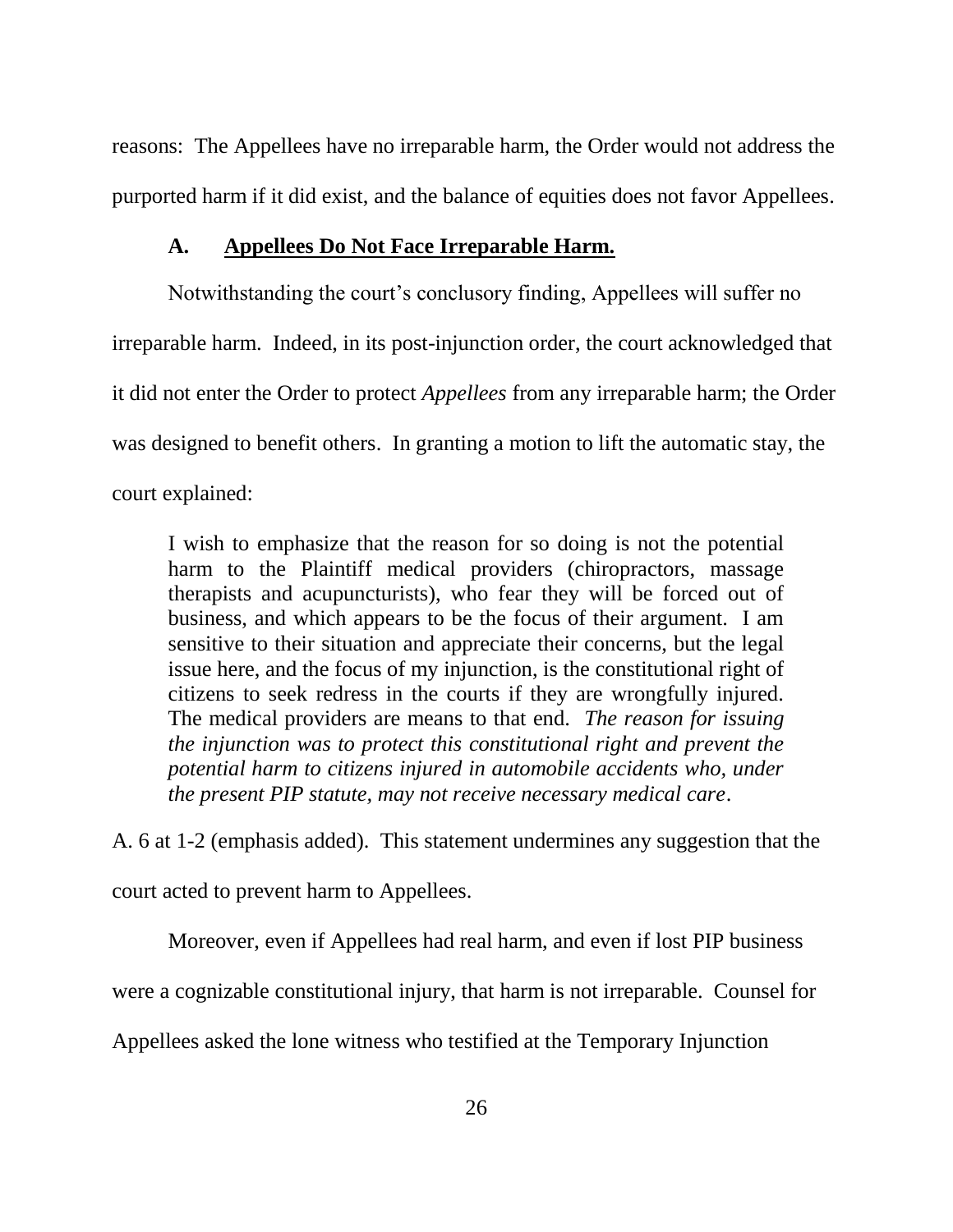Hearing—Robyn Myers—whether he could "bill PIP" for certain services provided after the Amendments. Myers responded "I can bill it, but won't get paid on it." A. 4 at 68-69. Yet if Myers's impediment to payment from an insurer is an unconstitutional statute, he must demonstrate why he could not raise his constitutional claim in a suit against that insurer. In fact, past challengers have raised constitutional claims against the No-Fault Law in suits against insurance companies, rather than against the Office. *See, e.g*., *Nationwide Mut. Fire Ins. Co. v. Pinnacle Med., Inc*.*,* 753 So. 2d 55 (Fla. 2000); *Chapman*, 415 So. 2d at 12; *Thompson v. Allstate Ins*. *Co*., 539 So. 2d 6 (Fla. 3d DCA 1989). 13

Similarly, to the extent the focus of the injunction "is the constitutional right of citizens to seek redress in the courts if they are wrongfully injured," A. 6 at 1, harm to those citizens is anything but irreparable. Those citizens could sue negligent tortfeasors for damages and, to the extent they face a defense based on an unconstitutional statute, could litigate the same constitutional issue Appellees prematurely pursue here.

<sup>&</sup>lt;sup>13</sup> At any rate, when Myers testified that his business *had already closed* before the Amendments even became effective, A. 4 at 62, 63, he further betrayed his lack of irreparable harm. *See Genchi v. Lower Fla. Keys Hosp. Dist*., 45 So. 3d 915, 919 (Fla. 3d DCA 2010) (no irreparable injury where the harm pre-dates the alleged violation).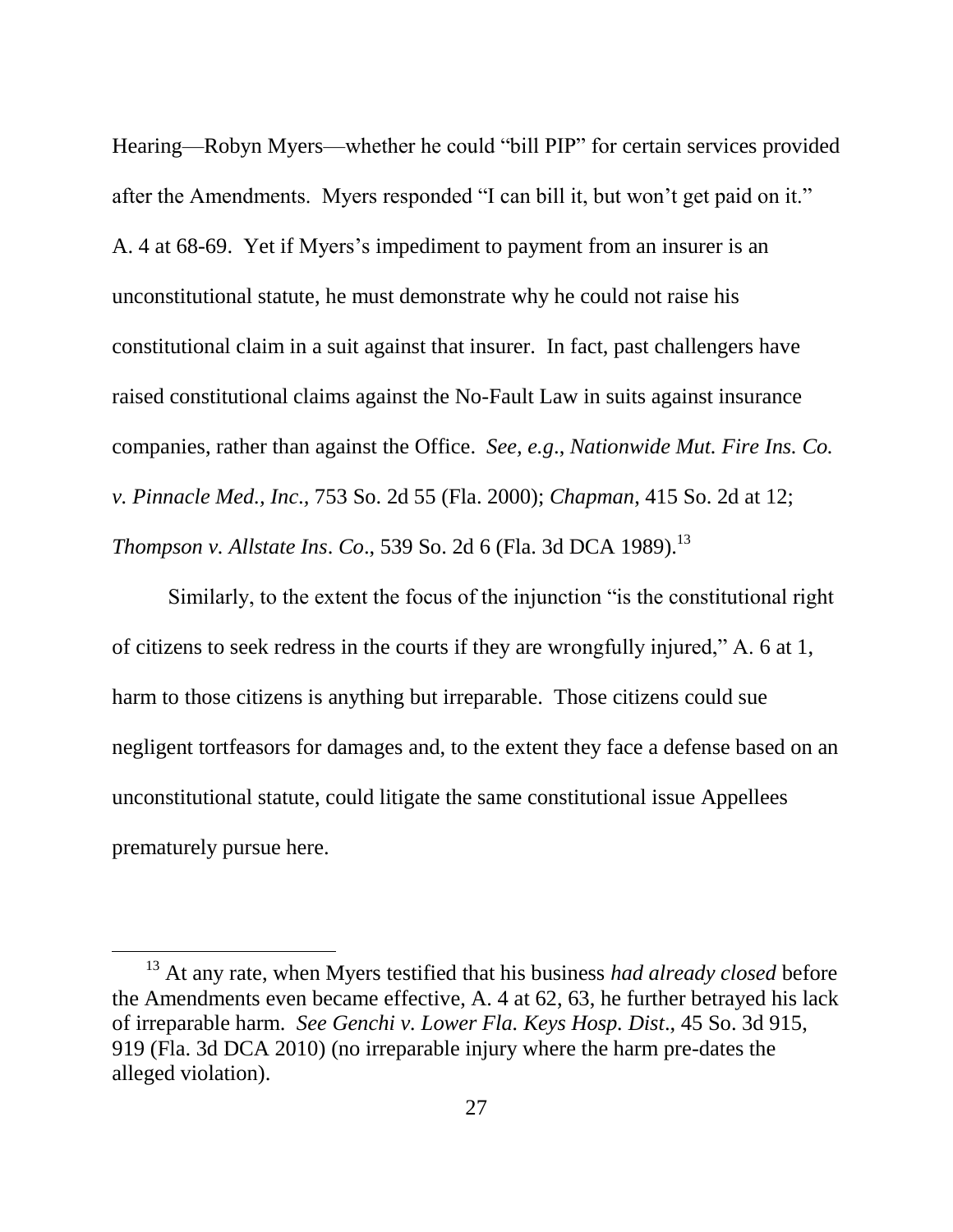### <span id="page-34-0"></span>**B. Even If There Were Irreparable Harm, the Injunction Would Not Address It.**

Appellees' claims of irreparable harm fail for an independent reason: The Order would not ultimately avoid the purported harm—lost PIP revenue. Appellees essentially seek compensation from insurers that is beyond what the law requires. Even if the effect of the Order were to order that compensation, that relief would be temporary. Appellees would have no permanent right to the compensation unless they ultimately prevailed in the case.

Although they claim to seek the pre-Amendment status quo, what they actually seek is a preliminary adjudication on the merits that they are entitled to payment from PIP providers. That is relief a temporary injunction cannot offer. *See City of Jacksonville v. Naegele Outdoor Advertising Co*.*,* 634 So. 2d 750, 754 (Fla. 1st DCA 1994) (noting that temporary injunction cannot adjudicate material facts in controversy and reversing order that enjoined "accrual, as opposed to enforcement *pendente lite,*" of fines: "Whether appellees . . . are liable for penalties . . . depends on who prevails on the questions that comprise the merits of the lawsuit."), *approved,* 659 So. 2d 1046 (Fla. 1995).

Regardless, the Order does not require payment from insurers, who are not parties to this action. Enjoining enforcement of a statutory requirement that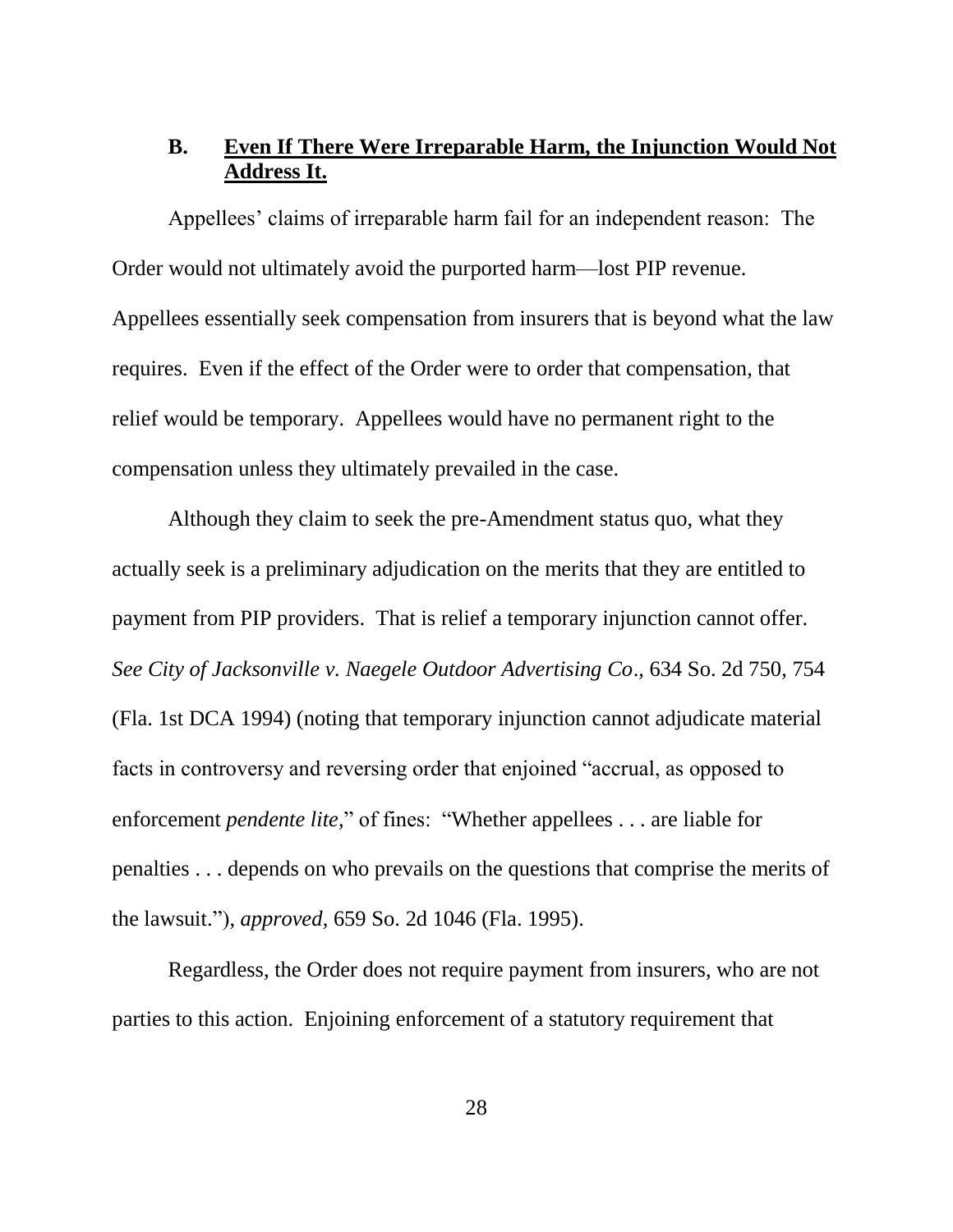motorists carry certain insurance coverage will not require payment to Appellees temporary or otherwise—from insurers whose policies contain contractual limitations consistent with the challenged law. To obtain relief from insurers, Appellees must sue insurers. *Cf. Sheoah Highlands, Inc. v. Daugherty*, 837 So. 2d 579, 583 (Fla. 5th DCA 2003) ("A court is without jurisdiction to issue an injunction which would interfere with the rights of those who are not parties to the action."). The Order's remedy, therefore, is not appropriately targeted to the alleged harm.

#### **C. The Balance of Equities Does Not Favor Appellees.**

<span id="page-35-0"></span>Last, in considering the balance of equities, this Court should weigh Appellees' timing and missteps in bringing their Motion. If Appellees suffered harm, their own delays are to blame. The Governor signed the challenged legislation on May 4, 2012, but Appellees waited until January 8, 2013—*after* the challenged provisions were effective—to initiate the case below. A. 2; Ch. 2012- 197, § 10, at 14, § 18, at 37, Laws of Fla. (establishing effective date). Before filing this case, Plaintiffs filed an action in federal court, which included the claims asserted here as well as separate federal claims. *See Myers v. McCarty*, No. 12-cv-2660 (M.D. Fla.). The Court dismissed all federal claims with prejudice and deferred to the state courts for resolution of the state-law claims. *Id.* Doc. 23 at 7.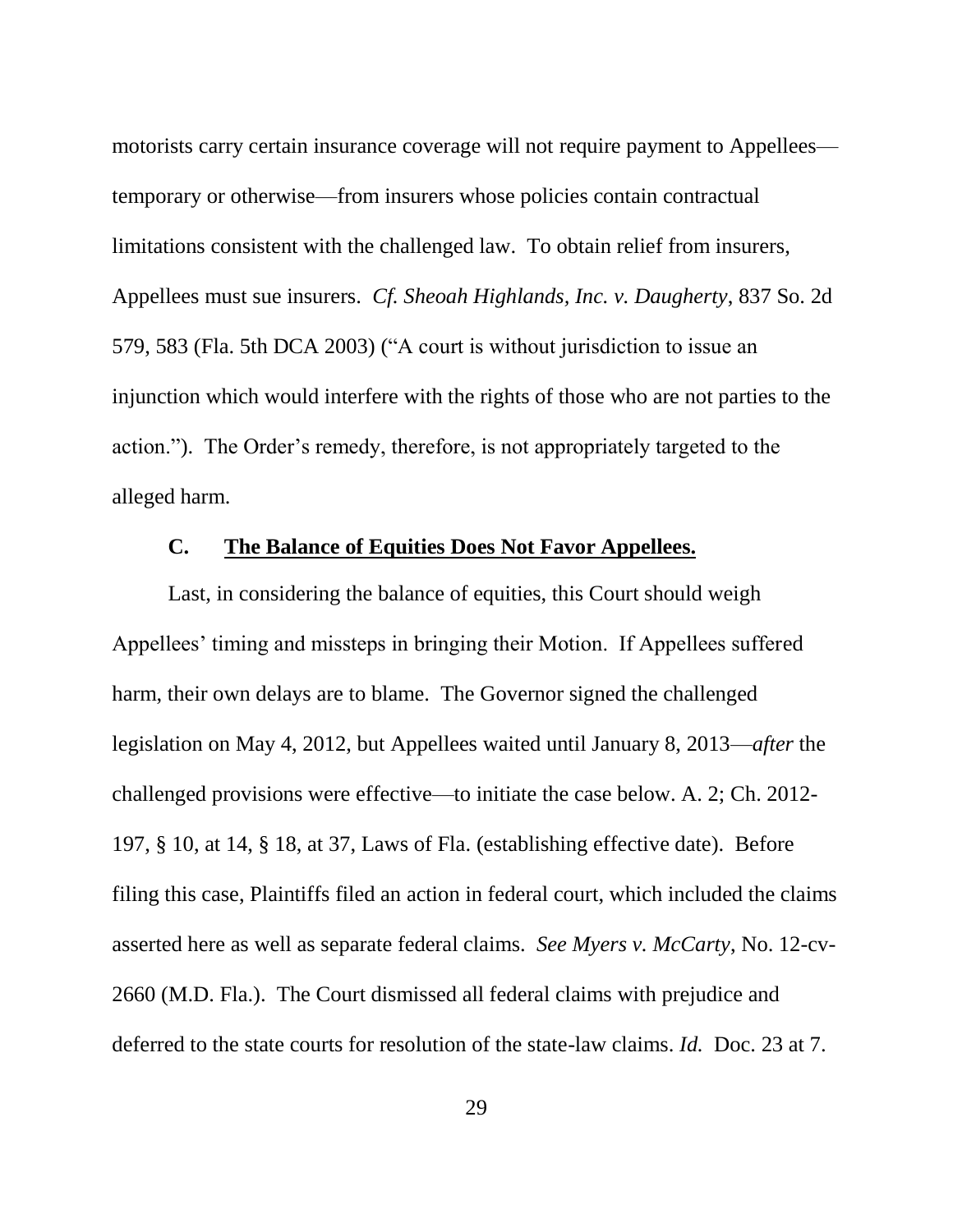Before that case, Appellees' counsel filed a "substantially similar" suit in state court, styled *Mooneyham v. McCarty*, No. 2012-CA-003060 (Fla. 2d Cir.). *Id.* Doc. 19 at 2 n.1. As the federal court later recognized, they filed that case "only to dismiss [it] without prejudice for some reason unexplained in the record." *Id.* Doc. 23 at 6-7. Only then did they file the action below—their third attempt at relief.

On the other side of the ledger, the Order introduces great harm and uncertainty into the No-Fault system. Although it is unclear how or if the Order will affect the tens of thousands of existing policies (issues not presented in this appeal), there is little doubt that the uncertainty and confusion caused by the Order would disrupt the insurance market to the detriment of policyholders and insurers alike. *See* note 7, *supra*. The disruption and harm caused by the Order more than outweigh any harm to Appellees, which would be of their own making.

#### **CONCLUSION**

<span id="page-36-0"></span>Because the Order is facially defective and based on erroneous legal conclusions, this Court should reverse.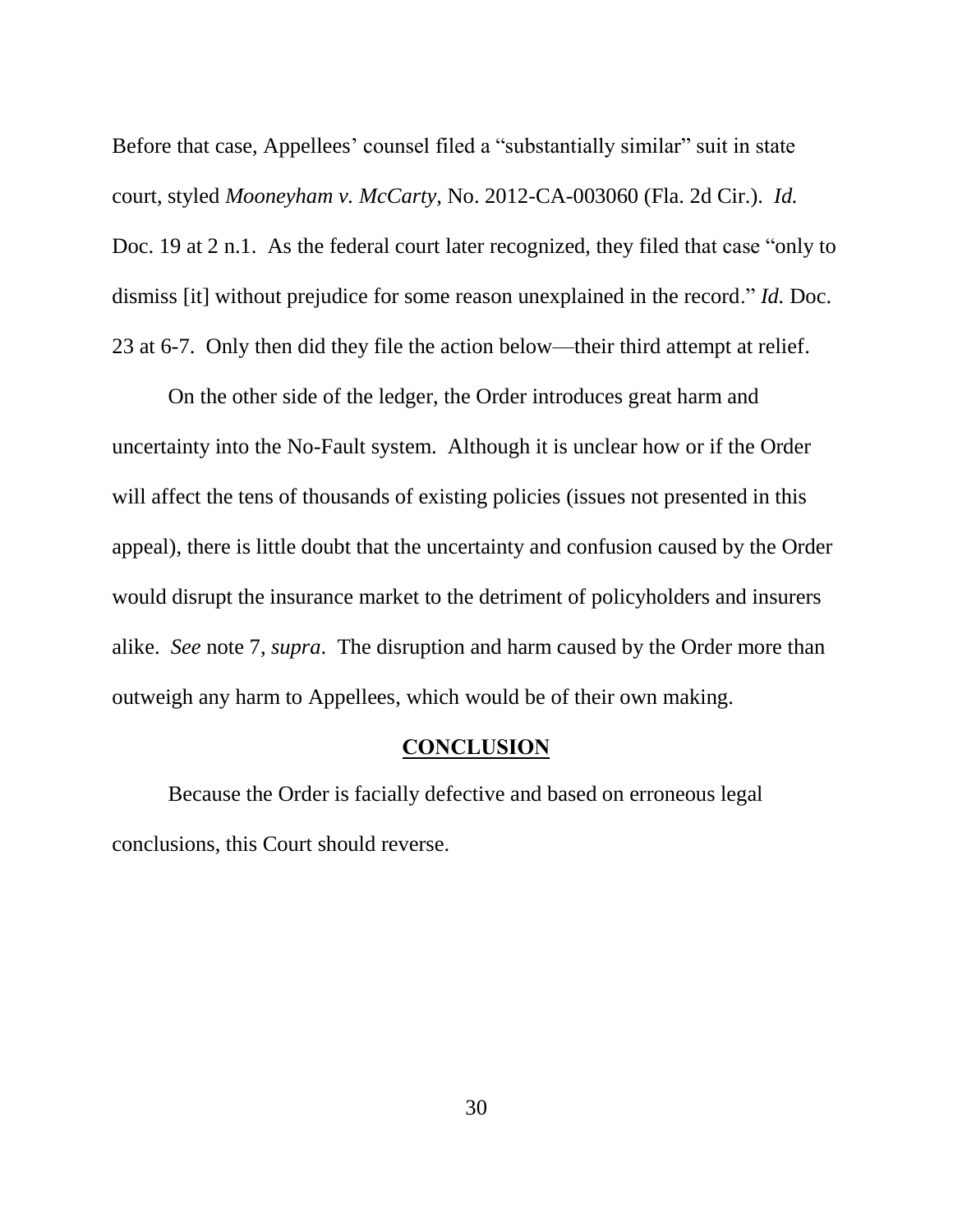Respectfully Submitted,

C. Timothy Gray (FBN 602345) Assistant General Counsel J. Bruce Culpepper (FBN 898252) Assistant General Counsel Office of Insurance Regulation Larson Building, Room 647-B 200 E. Gaines Street Tallahassee, Florida 32399 (850) 413-2122; (850) 922-2543 tim.gray@floir.com bruce.culpepper@floir.com

## PAMELA JO BONDI ATTORNEY GENERAL

/s/ *Allen Winsor*  Timothy Osterhaus (FBN 133728) Solicitor General Allen Winsor (FBN 016295) Chief Deputy Solicitor General Rachel Nordby (FBN 056606) Deputy Solicitor General Office of the Attorney General The Capitol, PL-01 Tallahassee, Florida 32399-1050 (850) 414-3681; (850) 410-2672 (fax) allen.winsor@myfloridalegal.com rachel.nordby@myfloridalegal.com

## **CERTIFICATE OF SERVICE**

<span id="page-37-0"></span>I certify that a true and correct copy of the foregoing was served by

electronic mail on the individuals listed below, this sixth day of May, 2013.

/s/ *Allen Winsor*

Allen Winsor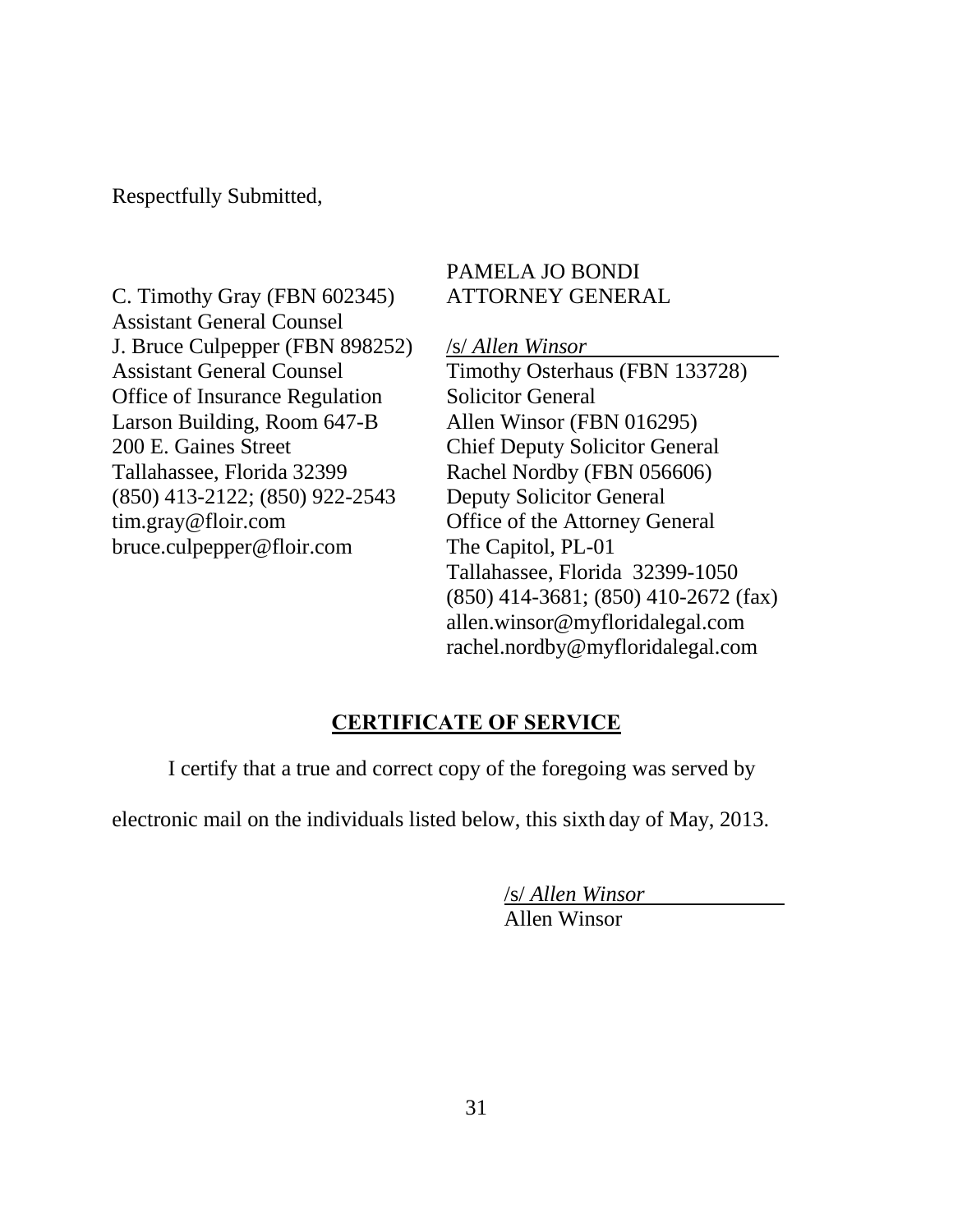Luke Charles Lirot 2240 Belleair Road, Suite 190 Clearwater, Florida 33764 Luke2@lirotloaw.com jimmy@lirotlaw.com

Adam S. Levine 11180 Gulf Boulevard, Suite 303 Clearwater, Florida 33767 aslevine@msn.com alevine@law.stetson.edu

Theodore E. Karatinos Holliday, Bomhoff & Karatinos, PL 18920 North Dale Mabry Highway, Suite 101 Lutz, Florida 33548 tedkaratinos@hbklawfirm.com

Katherine E. Giddings Nancy M. Wallace Marcy L. Aldrich Akerman Senterfitt 106 E. College Street, #1200 Tallahassee, Florida 32301 katherine.giddings@akerman.com nancy.wallace@akerman.com elisa.miller@akerman.com martha.parramore@akerman.com marcy.aldrich@akerman.com debra.atkinson@akerman.com

Maria Elena Abate Matthew C. Scarfone Colodny, Fass, Talenfeld, Karlinsky, Abate & Webb, PA One Financial Plaza, 23rd Floor 100 SE Third Avenue Fort Lauderdale, Florida 33394 mabate@cftlaw.com mscarfone@cftlaw.com